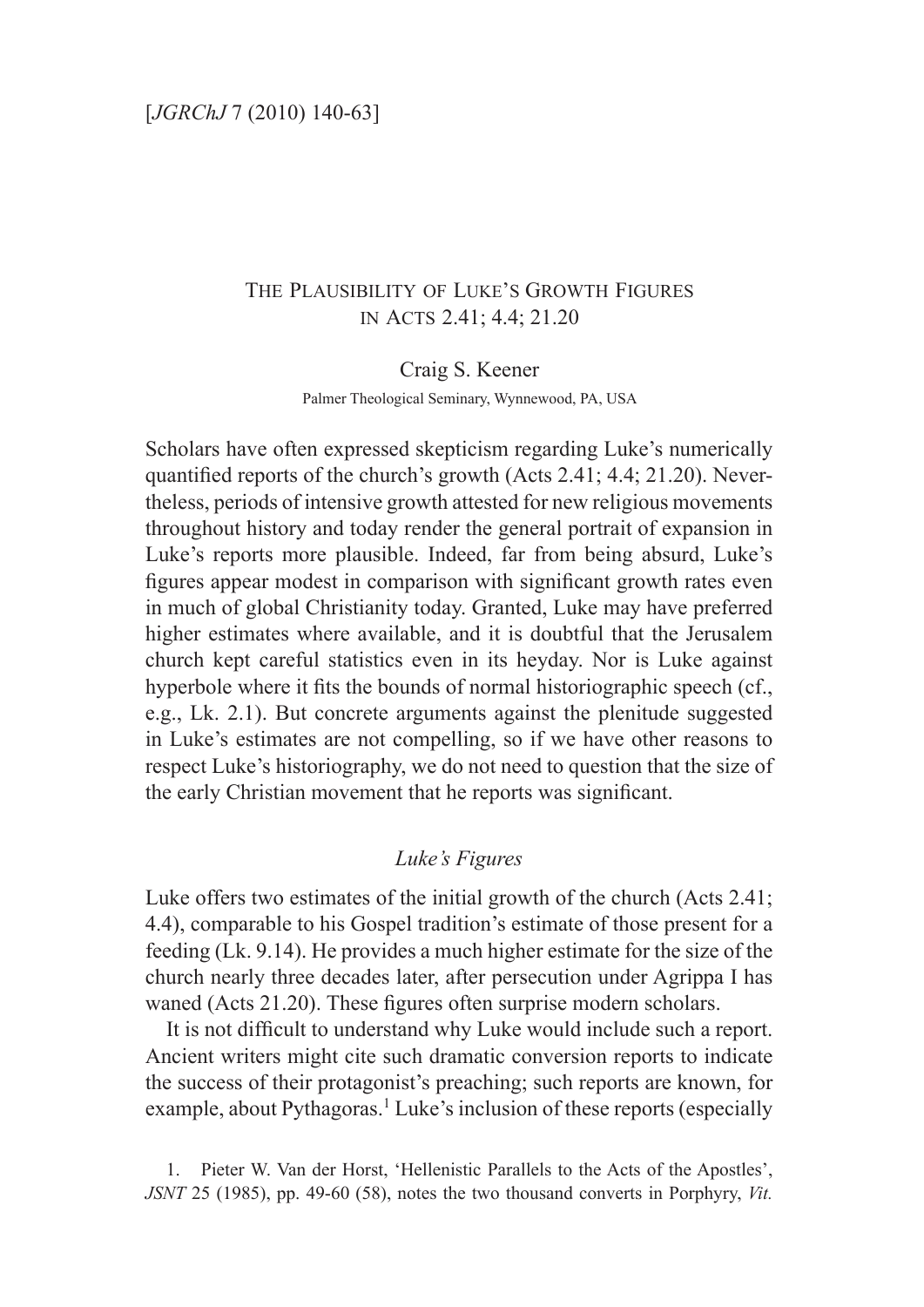the first two cases) matches Luke's style; after each evangelistic sermon in Acts, Luke also reports people's acceptance or rejection (Acts 2.41; 4.4; 5.33; 7.54; 8.6, 36; 10.44; 13.44, 48-50; 17.32; 22.22; 28.24, 29).<sup>2</sup>

Precision in such estimates cannot be expected. Unless the mass conversions and baptisms were more organized than the spontaneous 'revival' meeting<sup>3</sup> that Luke appears to envision for the day of Pentecost, it may have been difficult to make a precise count of the converts on that occasion. Nevertheless, as we shall note below, many settings exist today where the numbers of conversions recorded on a single occasion are far higher than those noted here, and movements often experience sudden growth spurts on particular occasions (not least the experiences that birth them).

In Acts 21.20, Luke reports the leaders of the Jerusalem church claiming ten thousands of Judean Christians. Luke elsewhere expresses his expectation of a significant Judean church in this period before Jerusalem's fall (Lk. 21.21; presumably addressed to disciples, in view of Lk. 20.45; 21.7-8). For Luke, the Jerusalem church already had thousands in Acts 2.41 and 4.4 (cf. 5.14; 6.7; 9.31); although the number declined significantly for a period (8.1), Luke now has his apologetic opportunity to reemphasize the message's success in Israel.<sup>4</sup> Moreover, other Judean Christians would have increased the Jerusalem counts considerably.5 Some thus believe that Luke intends the number literally.<sup>6</sup>

Others argue that James or Luke uses the figure hyperbolically simply

*Pyth.* 20 and Iamblichus, *Vit. Pyth.* 30. These are from so long after Pythagoras's time that we can no longer ascertain the extent to which these depend on tradition.

2. M.D. Goulder, *Type and History in Acts* (London: SPCK, 1964), p. 84.

3. I borrow language from US religious history, but it has already been widely applied to global contexts; see, e.g., Mark Shaw, *Global Awakening: How 20th-Century Revivals Triggered a Christian Revolution* (Downers Grove, IL: IVP Academic, 2010).

4. Cf. Jacob Jervell, *Luke and the People of God: A New Look at Luke–Acts* (Minneapolis: Augsburg, 1972), p. 45. Luke's apologetic includes grounding his story in Israel's heritage, but this of course makes his historiography fictitious no more than Josephus's apologetic makes his historiography fictitious.

5. For the many towns and villages the apostles could have readily evangelized even within a 15-mile (25-km) radius around Jerusalem, see Eckhard J. Schnabel, *Early Christian Mission* (2 vols.; Downers Grove, IL: InterVarsity Press; Leicester: Apollos, 2004), I, pp. 739-44; he plausibly argues that the figures in Acts 21.20 include all of Judea and Galilee (p. 745).

6. Luke Timothy Johnson, *The Acts of the Apostles* (SP, 5; Collegeville, MN: Liturgical Press, 1992), p. 374.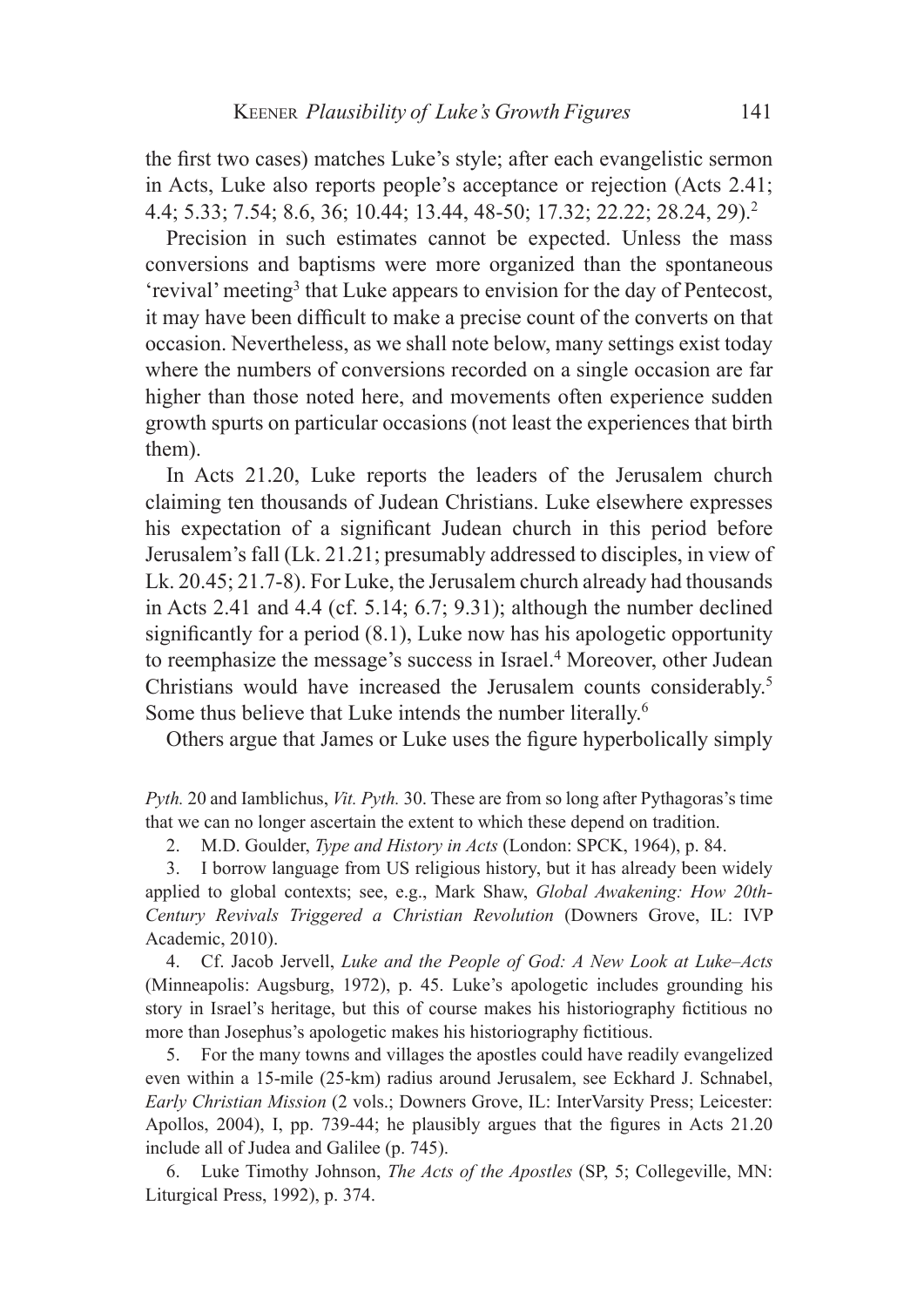to signify a very large number;<sup>7</sup> the point is simply, 'You see how strong the Jewish-Christian community is.'8 After all, even 10,000 is higher than some estimates for the total number of believers in Jesus in this period.<sup>9</sup> Luke certainly does use hyperbole elsewhere, especially in his use of 'all' (including in this verse, where 'all' of them are zealous); Luke can use an unspecified 'myriads' simply to designate a great number  $(Lk, 12.1)$ .<sup>10</sup> Further, 'tens of thousands' (and sometimes 'thousands') were employed in hyperbole, like our 'millions' today (e.g. 1 Sam. 18.8; 21.11; 29.5; Ps. 3.6; 1 Cor. 14.19).<sup>11</sup>

While offhanded hyperbole is certainly possible and even likely in

7. I. Howard Marshall, *The Acts of the Apostles: An Introduction and Commentary* (TNTC; Grand Rapids: Eerdmans, 1980), pp. 343-44 (tentatively); James D.G. Dunn, *The Acts of the Apostles* (Valley Forge, PA: Trinity Press International, 1996), p. 285; Joseph A. Fitzmyer, *The Acts of the Apostles: A New Translation with Introduction and Commentary* (AB, 31; New York: Doubleday, 1998), p. 693; Stanley E. Porter, *Paul in Acts* (Peabody, MA: Hendrickson, 2001), p. 176 (also listing various views); Richard I. Pervo, *Acts: A Commentary* (Minneapolis: Fortress Press, 2009), p. 544.

8. Ernst Haenchen, *The Acts of the Apostles: A Commentary* (Philadelphia: Westminster Press, 1971), pp. 608-609, citing ancient exaggerations. Even ancient historians often inflated their statistics (or perhaps guessed high), though the generosity of such calculations could subject them to other historians' critique (Polybius 12.17.1–12.22.7), and very careful historians might explain what factors rendered an estimate impossible (Thucydides 5.68.2).

9. Arthur G. Patzia, *The Emergence of the Church: Context, Growth, Leadership and Worship* (Downers Grove, IL: InterVarsity Press, 2001), p. 142, thinks one low estimate of 7,530 by the end of the first century is probably closer to correct (though perhaps on the low end) than an earlier high estimate of a half million, noting that the lower estimate model accounts for growth to about six million, i.e., 10 percent of the Empire, by the time of Constantine. Yet the growth rate would not have been constant, and the revival fervor of the first generations probably yielded a more rapid early growth rate, as in the history of most subsequent revival movements.

10. Luke elsewhere uses it only for a specified number, in Acts 19.19. Early Christians applied it to angels, but probably genuinely believed them innumerable (Heb. 12.22; Jude 14; Rev. 5.11).

11. See further, e.g., Euripides, *Med*. 965; Musonius Rufus 1; Diogenes Laertius, *Vit. phil.* 6.7.98; Iamblichus, *Vit. Pyth.* 16.70; 28.135; Philo, *Abr*. 1, 64; Lev. 26.8; Deut. 32.30; 1 Sam. 18.7-8; 21.11; 29.5; Josephus, *Ant*. 19.1, 67; *Apion* 1.38; Justin, *Dial*. 115; perhaps Lk. 12.1 (though this is unclear); a huge but indefinite number in Dio Chrysostom, *Avar.* (*Or*. 17) 4, 20; on deliberately losing count, see Catullus 5.7- 13; 7.3; for other clearly hyperbolic numbers, see, e.g., Catullus 48.3. Cf. also Galen O. Rowe, 'Style', in Stanley E. Porter (ed.), *Handbook of Classical Rhetoric in the Hellenistic Period 330 bc–ad 400* (Leiden: E.J. Brill, 1997), pp. 121-57 (125).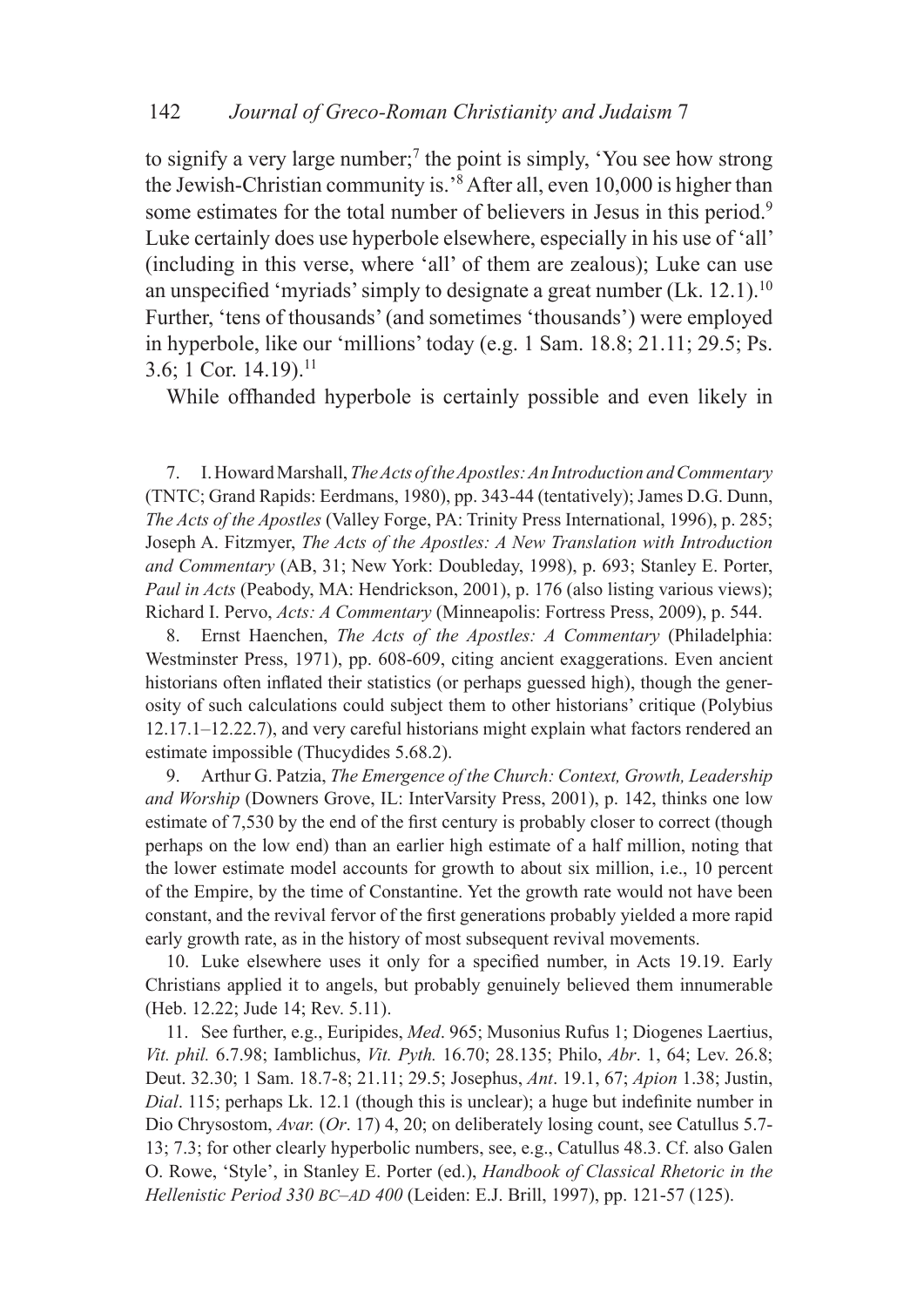the passage (*many* myriads is dramatic, especially if Jerusalem alone is meant), the traditional reason for insisting on it is open to question. Munck, for instance, doubted the possibility of 50,000 believers (the minimum he believed qualified for 'many myriads'), given an estimate of 25,000 to 30,000 residents in Jerusalem and half a million for all Judea.<sup>12</sup> But as we shall note in greater detail below, newer estimates of Jerusalem's population suggest that it may have doubled from as many as 40,000 in Herod the Great's time to perhaps 80,000 by the time of Agrippa  $II$ .<sup>13</sup> Others put the figure much higher (over 100,000) and suggest that the count (which could then include Judean pilgrims from outside Jerusalem) would be even higher at Pentecost.<sup>14</sup>

## *Enough Water for 3000 Baptisms in 2.41?*

Many scholars doubt that all three thousand converts that Luke reports could have been baptized in a single day.15 Barrett, for example, notes that 'Mass baptisms would have been easy at a river…, but there were no natural large-scale supplies of water in the city.'16 While one could wonder about the precision of Luke's information source here, Barrett's argument against it is ill-founded, as we shall see below, in view of Jerusalem's water resources. Luke's 'in that day' could be hyperbole, but in this case Luke probably knew the available resources of the temple mount better than do most of his modern critics. Scholars have often noted his accuracy with respect to aspects of the temple's topography

12. Johannes Munck, *Paul and the Salvation of Mankind* (Richmond, VA: John Knox Press, 1959), p. 241.

13. David A. Fiensy, 'The Composition of the Jerusalem Church', in Richard Bauckham (ed.), *The Book of Acts in its Palestinian Setting* (The Book of Acts in its First Century Setting, 4; Grand Rapids: Eerdmans, 1995), pp. 213-36 (214) (noting also the claim in Pliny, *Nat*. 5.70 that it was the 'most illustrious city in the east'); Wolfgang Reinhardt, 'The Population Size of Jerusalem and the Numerical Growth of the Jerusalem Church', in Bauckham (ed.), *Palestinian Setting*, pp. 237-65 (241- 43); John Wilkinson, 'Ancient Jerusalem: Its Water Supply and Population', *PEQ* 106 (1974), pp. 33-51, plates VII-XII; Magen Broshi, 'La population de l'ancienne Jérusalem', *RB* 82 (1975), pp. 5-14.

14. Reinhardt, 'Population Size', pp. 237-38.

15. E.g. J.H.E. Hull, *The Holy Spirit in the Acts of the Apostles* (Cleveland, OH: World, 1968), p. 93.

16. C.K. Barrett, *A Critical and Exegetical Commentary on the Acts of the Apostles* (2 vols.; Edinburgh: T. & T. Clark, 1994–1998), I, p. 159.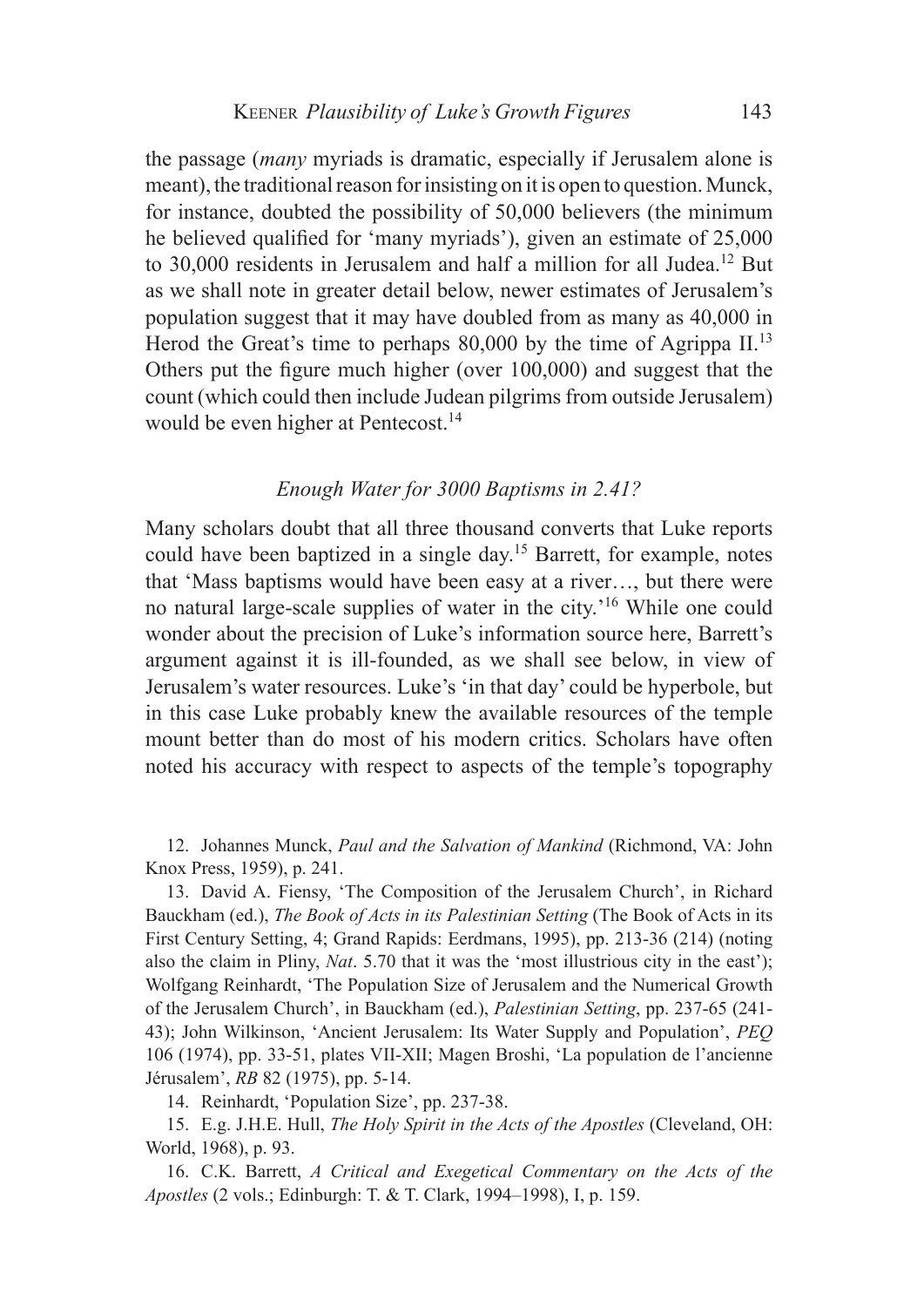(e.g. Acts 21.32, 35, 40), not too surprising in the likely eyewitness 'we' material.

Critics underestimate Jerusalem's water resources. To accommodate the thousands of worshipers the temple hosted daily, the temple mount must have afforded plenty of baptismal pools.17 Despite lack of complete excavations, it appears that some, apparently many, *miqvaot* on the temple mount were used before people entered the temple area.<sup>18</sup> A number of *miqvaot* appear in what may be a bath complex for ritual bathing south of the temple.19 Even the Roman historian Tacitus was familiar with the claim that the temple held many pools as well as cisterns for rainwater (*Hist*. 5.12). (When flowing water was unavailable, *miqvaot* normally depended on rainwater. $^{20}$ )

Nor should we suppose that such use would risk exhausting the water supply for *miqvaot*, even if (and this is not the case) many people's use depleted the pools significantly more than disuse would have.

17. With, e.g., Joan E. Taylor, *The Immerser: John the Baptist within Second Temple Judaism* (Grand Rapids: Eerdmans, 1997), p. 63; Yonathan Adler, 'The Ritual Baths near the Temple Mount and Extra-Purification before Entering the Temple Courts: A Reply to Eyal Regev', *IEJ* 56 (2006), pp. 209-15 (interpreting the baths differently from Regev). Cf. Eric M. Meyers and James F. Strange, *Archaeology, the Rabbis, and Early Christianity* (Nashville: Abingdon Press, 1981), pp. 25-26.

18. See Ronny Reich, 'Two Possible *Miqwa'ot* on the Temple Mount', *IEJ* 39 (1989), pp. 63-65; Benjamin Mazar, 'Excavations near Temple Mount Reveal Splendors of Herodian Jerusalem', *BARev* 6 (1980), pp. 44-59 (52); Meyers and Strange, *Archaeology*, pp. 25-26, 55; Eyal Regev, 'The Ritual Baths near the Temple Mount and Extra-Purification before Entering the Temple Courts', *IEJ* 55 (2005), pp. 194-204; in later literary sources, cf. *m. Tam.* 1.1; *m. Mid*. 1.9; *m. Neg*. 14.8. Other *miqvaot* apparently appeared en route to Jerusalem, or at least nearby (e.g. Ronny Reich, 'A *Miqweh* at 'Isawiya near Jerusalem', *IEJ* 34 [1984], pp. 220-23; *m. Par.* 3.7). For the tradition of officers over water resources in the temple, see Joachim Jeremias, *Jerusalem in the Time of Jesus* (Philadelphia: Fortress Press, 1975), pp. 171, 174.

19. John McRay, *Archaeology and the New Testament* (Grand Rapids: Baker, 1991), p. 106.

20. See *m. Ter*. 5.6; *m.* '*Ed*. 1.3; 7.3-4; *m. Miq*. 2.3-5; 3.1-4; 4.1-5; 5.1-6; *t. Miq*. 2; *t.* '*Ed*. 1.3; *Sifra Shemini* par. 9.118.1.1; *b. Šab*. 16b; 65a; 144b; *b. Pes*. 17b; 34b; *b. Bes* 18; *b. Git*. 16a; *B. Bat*. 66a; *b. Mak.* 4a; *b. Bek.* 55b; *p. Ter*. 4.12, 5.7; cf. CD 10.12; more fully, Craig S. Keener, *The Gospel of John: A Commentary* (2 vols.; Peabody, MA: Hendrickson, 2003), I, pp. 510-11. Even most homes in Herodian Jerusalem had underground cisterns for collecting drinking water (McRay, *Archaeology and the New Testament*, p. 125).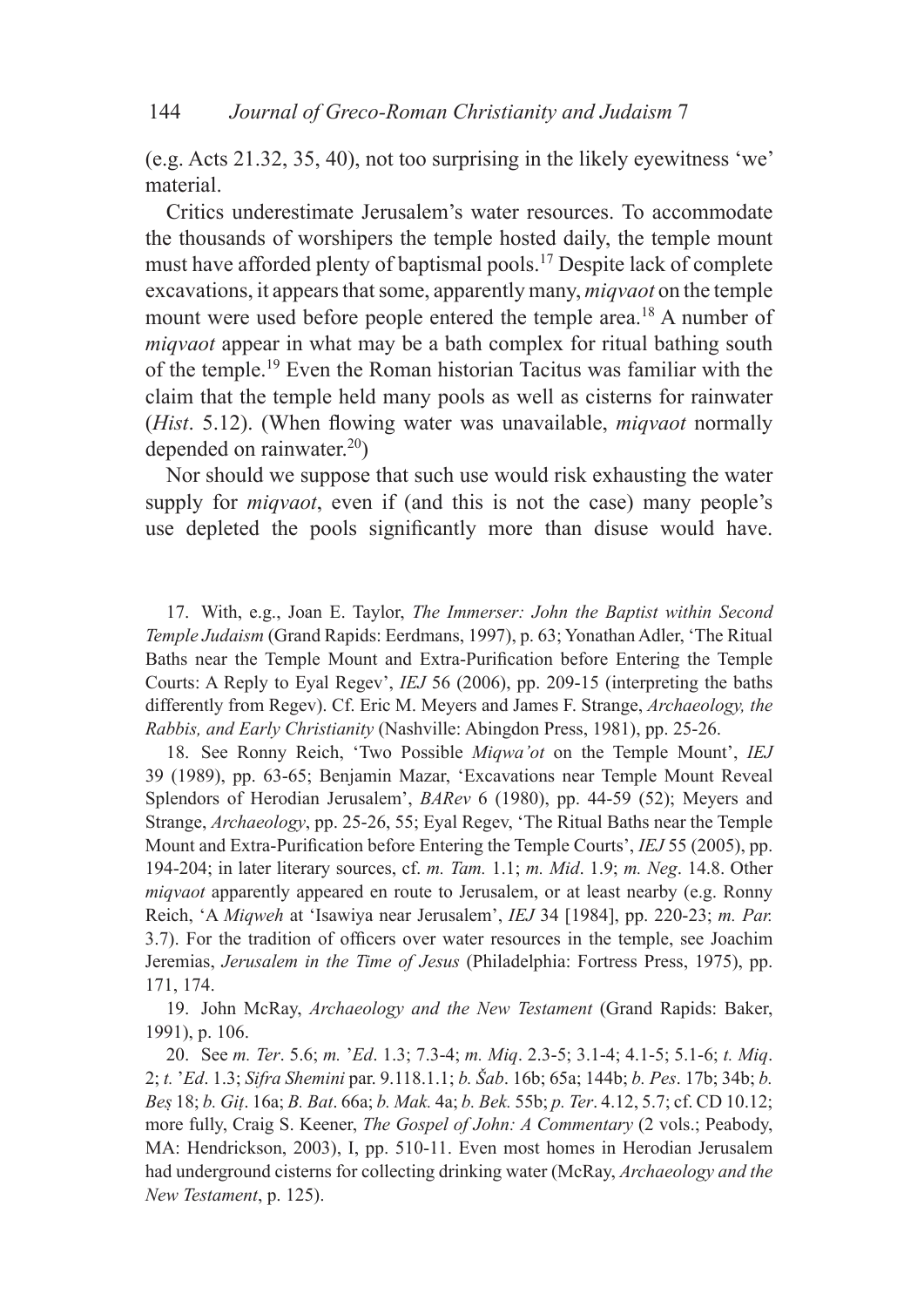Archaeologists have excavated thirty-four cisterns near the temple mount; 'the capacity of some of these is as much as  $8,000-12,000$  cubic metres'.<sup>21</sup> If one includes pools<sup>22</sup> like Bethesda and Siloam (and subsequent tradition designates at least Siloam as useful for ritual immersion before Jerusalem's fall),  $23$  the amount of water available for baptism is among the least problems for the narrative's plausibility. With a total of 150 *known* immersion pools in Jerusalem, the immersion of three thousand persons in the span of a few hours would not have been difficult.<sup>24</sup>

Likewise, against those who doubt that the one hundred twenty disciples of 1.15 could baptize three thousand people,<sup>25</sup> these baptisms

21. S. Safrai, 'The Temple', in S. Safrai and M. Stern (eds.), *The Jewish People in the First Century: Historical Geography, Political History, Social, Cultural and Religious Life and Institutions* (2 vols.; Assen: Van Gorcum, 1974; Philadelphia: Fortress Press, 1976), II, pp. 865-907 (884). Some estimate that the subterranean reservoirs beneath the temple mount functioned as cisterns holding up to ten million gallons (McRay, *Archaeology and the New Testament*, p. 123). Proper *miqvaot* would not use drawn water (see Keener, *John*, pp. 510-11), but the cisterns would accommodate the temple's other needs; I am not aware whether conduits existed between some cisterns and *miqvaot* here, but some did elsewhere (cf. Nahman Avigad, *Discovering Jerusalem* [Nashville: Thomas Nelson, 1980], p. 139; Moshe Pearlman, *The Zealots of Masada* [New York: Charles Scribner's Sons, 1967], pp. 180-81; Yigael Yadin, *Masada: Herod's Fortress and the Zealots' Last Stand* [New York: Random House, 1966], p. 166; Rachel Hachlili and Ann Killebrew, 'The Saga of the Goliath Family', *BARev* 9 [1983], pp. 44-53 [44, 46]).

22. On these other pools in Jerusalem, see, e.g., McRay, *Archaeology and the New Testament*, pp. 122-24; R. Reich and E. Shukron, 'Brykt hsylwh mymy hbyt hsny byrwslym', *Qadmoniot* 38 (2005), pp. 91-96.

23*. m. Zab*. 1.5; *p. Ta'an*. 2.1, §8; Jeremias, *Jerusalem*, p. 320.

24. See Bill Grasham, 'Archaeology and Christian Baptism', *ResQ* 43 (2001), pp. 113-16. Pools also apparently occurred on roads en route to Jerusalem for pilgrims (David Amit, 'A *Miqveh* Complex near Alon Shevut', *'Atiqot* 38 [1999], pp. 75- 84). Such accommodations proved particularly important just before festivals (cf. Jn 11.55; for early arrivals for purification, see e.g., Safrai, 'Temple', pp. 876-77, citing, e.g., Josephus, *War* 1.229; esp. for corpse-impurity, cf. David A. deSilva, *Honor, Patronage, Kinship and Purity: Unlocking New Testament Culture* [Downers Grove, IL: InterVarsity Press, 2000], pp. 274-75; E.P. Sanders, *Judaism: Practice and Belief, 63 bce–66 ce* [Philadelphia: Trinity Press International, 1992], pp. 134-35).

25. E.g. Barrett, *Acts*, p. 159. He is also skeptical that the women among the 120 would have participated; but only women would supervise women's immersions, at least insofar as such immersions would have been done in the nude (cf. Wayne A. Meeks, *The First Urban Christians: The Social World of the Apostle Paul* [New Haven: Yale University Press, 1983], p. 151) as with *miqvaot* on the temple mount.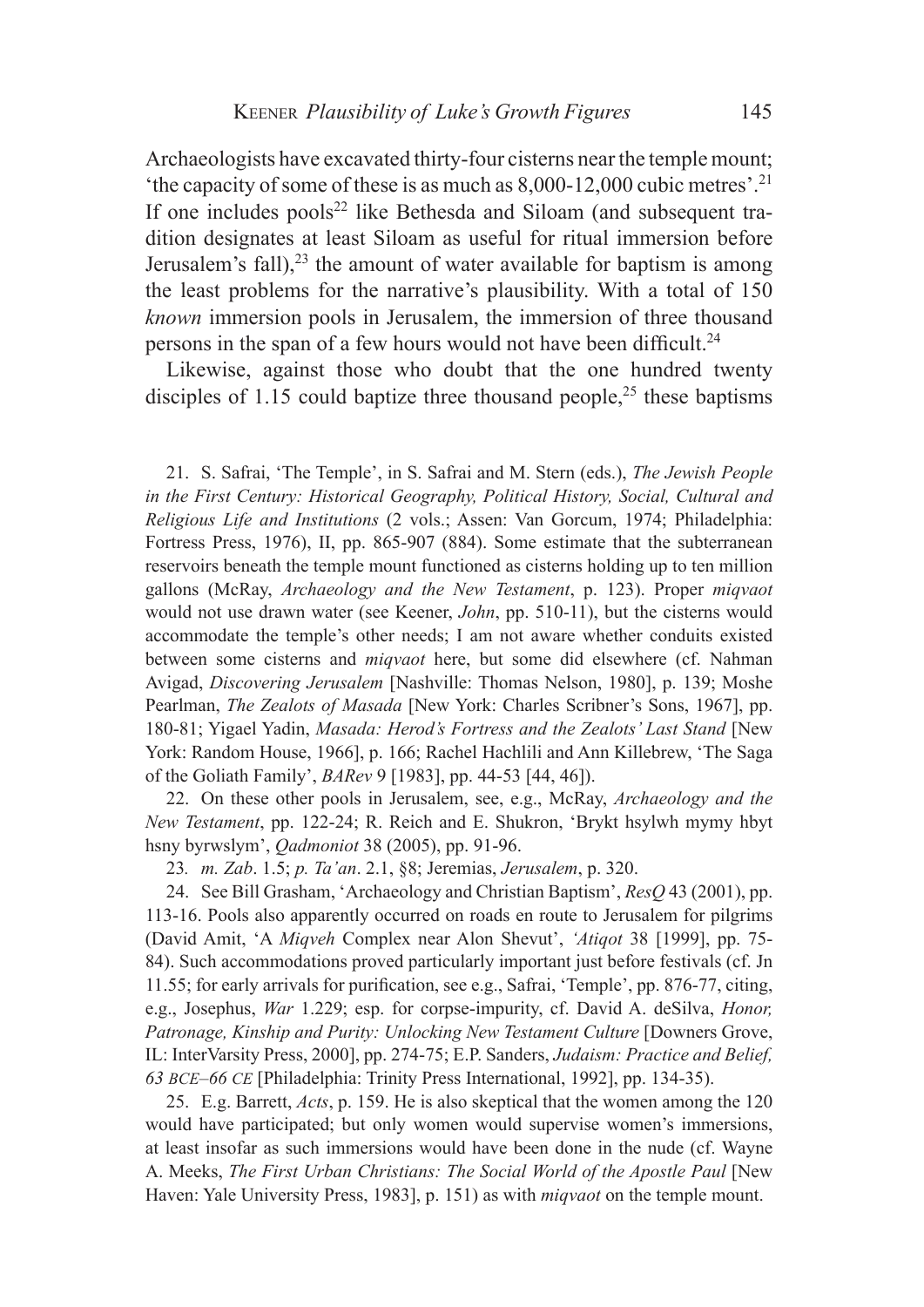would not have been formal ceremonies analogous to modern baptisms (with baptismal records, family gatherings and so forth) or even individual ancient proselyte baptisms. 'Baptizing' in this period involved mainly supervision while the people coming for purification immersed themselves; the disciples could, like John, supervise mass baptisms without individual attention (Lk. 3.3, 7, 12, 16, 21). Even if only the apostles and a few of their colleagues, say a total of thirty, 'performed' the baptisms in thirty *miqvaot*, they could have completed their task in a few hours. Indeed, even this view of matters probably assumes more organization than actually occurred in the excited atmosphere of mass conversions;26 once verbal instructions were issued, mass immersions in response to Peter's command could have occurred with very little supervision at all.<sup>27</sup>

# *Inflating Numbers in Antiquity*

None of this is meant to deny that Luke or his sources could have preferred higher estimates if they lacked more specific ones. Because Luke lacks such estimates in his accounts of Paul's Diaspora ministry (even in the undoubtedly eyewitness 'we' material), however, it is unlikely that Luke invents the numbers here, so any exaggeration probably would belong to his source.

It was common to exaggerate numbers, for instance, of enemies slain in battle (Xenophon, *Hier.* 2.16; Livy 3.8.10); or one might exaggerate enemy numbers to mitigate the shame of one's own defeat.<sup>28</sup> Pliny the

26. Conversion could also include emotion in a philosophic setting (cf. the desired response in protrepsis in Plutarch, *Aud*. (*On Lectures*) 37F-38D in Abraham J. Malherbe, *Moral Exhortation, A Greco-Roman Sourcebook* [Library of Early Christianity, 4; Philadelphia: Westminster Press, 1986], pp. 71-72).

27. Though by analogy with John's baptism and various passages claiming that the apostles 'baptized' people, some sort of supervision probably remained the norm (cf. Lk. 3.7; 7.29-30; Acts 1.5; 8.38; 10.48; 11.16; 19.4).

28. So defeated soldiers in Tacitus, *Hist*. 3.61. Cf., e.g., high enemy numbers in Velleius Paterculus 2.23.3; 2.30.5; 2.47.1; 2.110.3 (though Velleius was himself an officer in this war—2.111.3—he would not have compiled the statistics himself). Cf. 150,000 dead in Diodorus Siculus 14.76.2. Few rivalled the rabbis in numerical hyperbole, with 80,000 myriads (i.e. 800 million) slain at Betar (*p. Ta'an*. 4.5, §10); 150,000 schoolchildren slain there (*Lam. R*. 3.51, §9); the blood flowing to distant lands (*p. Suk*. 5.1, §7; *Lam. R*. 2.2, §4); and Gentiles fertilizing their vineyards for seven years with Jewish blood (*b. Git*. 57a). Cf. the growth in Philistine numbers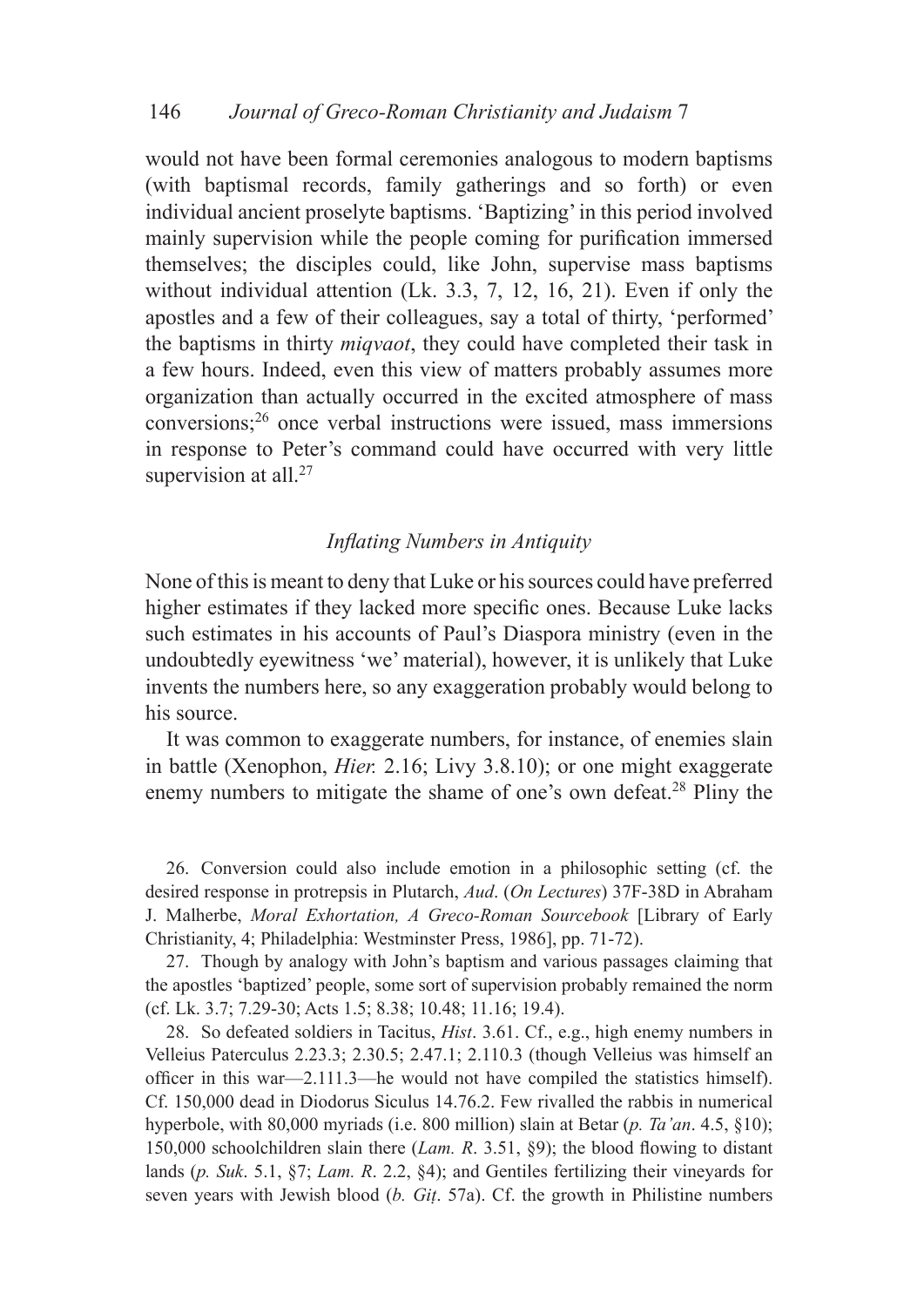Younger, who otherwise emphasizes historians' high standards for facts, jests that one correspondent boasts like historians of numbers too great to count (Pliny, *Ep*. 9.16.1). Lucian complains that one particularly ridiculous historian so reduces Roman casualties, and so inflates those of the enemy, that no one will take him seriously (*Hist*. 20). Thus Dunn, commenting on Luke's figures, remarks, 'Numbers in ancient historians tended to be more impressionistic (or propagandistic) rather than to provide what we today would regard as an accurate accounting.'29

Some ancient figures would be more concrete (like estimates based on the number of men lost if a Roman legion were destroyed); but many were estimates based on less evidence. On the whole, historians were not careless, but even the best of them often had only approximations.<sup>30</sup> Sometimes numbers that historians cited did not fit other known data, in which case later historians might critique them (Polybius 12.17.1– 12.22.7) or prefer to blame the scribe rather than the historian (12.4.4- 6).31 Thucydides also complains that he could not provide the numbers for one battle because one side would not reveal them and the other side clearly exaggerated their numbers (Thucydides  $5.68.2$ )<sup>32</sup>

At the same time, strikingly large numbers do appear frequently in documented historical times; $^{33}$  in the most costly war of which Polybius

between Judg. 16.27 MT and *Ps.-Philo* 43.8.

29. Dunn, *Acts*, p. 34.

30. Catherine Rubincam, 'Numbers in Greek Poetry and Historiography: Quantifying Fehling', *CQ* 53 (2003), pp. 448-63 (evaluating, among others, Thucydides). Thus Quintus Curtius 4.16.26 (LCL 1.319), reports the number of Persian casualties, 'so far as the victors could determine their number' (and even here does not match all other sources). Suetonius, *Aug*. 30, lists higher values for one donation than *Res gest. divi Aug.* 4.21 (which would not underestimate) lists altogether, but in addition to the real possibility that Suetonius misinterpreted his source, his value estimates might account for inflation by his day, or perhaps Augustus may not have calculated the gems and pearls in equivalent sesterces (gold appearing later in the passage).

31. Sometimes scribes did miscopy numbers (e.g. reading VIII as CIIII in Livy 3.3.9; see LCL 2.251, n. 1). Authors today similarly know that some copyeditors are more reliable than others.

32. Even Roman legions provided a higher paper strength than their real force; thus a century contained no more than eighty troops; see J. Brian Campbell, 'Centurio', in *Brill's New Pauly*, III, pp. 127-28 (127); *idem*, 'Centuria: Military', in *Brill's New Pauly*, III, pp. 126-27.

33. Some large figures must have depended on genuine sources despite their propaganda value; see, e.g., *Res gest. divi Aug.* 1.3; 4.21; *Res gest. divi Aug.* summary.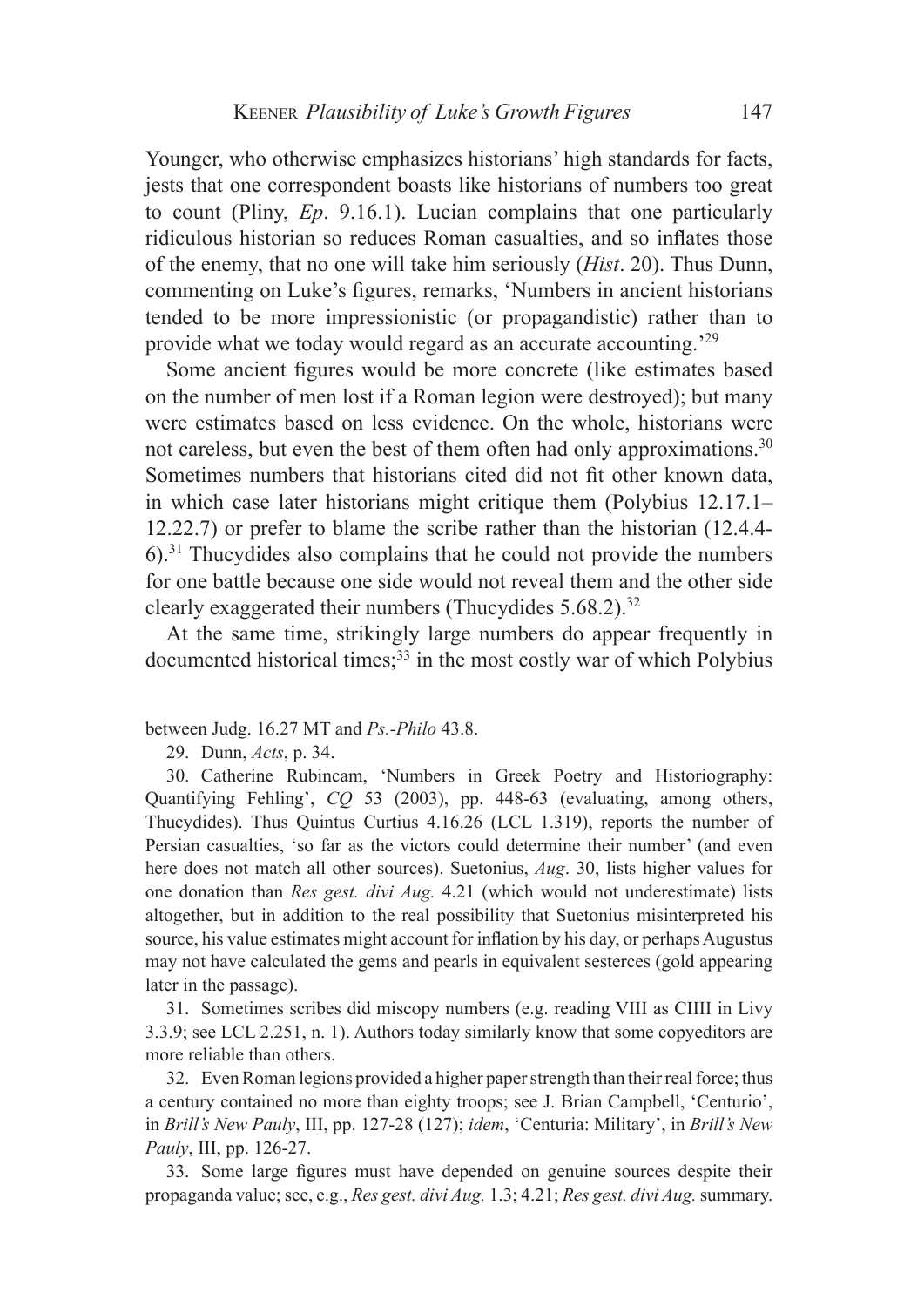knew (1.63.4, 8), the Romans lost about seven hundred quinqueremes and the Carthaginians about five hundred (1.63.6). No less dramatically, Polybius estimates that about 70,000 Romans died in the battle at Cannae (3.117.4). Lest anyone question his accuracy, Polybius emphasizes that he is not (like some historians) merely interested in numbers that are 'plausible'; he discovered an actual bronze tablet where Hannibal made a list (Polybius 3.33.17-18). We may choose to think that Polybius invented the tablet list or, more probably, that his Carthaginian source did. But given the stakes involved in the war, these numbers likely bear some semblance to what took place. Similarly, even in the process of Lucian's denouncing one historian's overestimates, noted above, Lucian inadvertently attests that firsthand records were available. This historian contradicts the officers' reports, which Lucian apparently knows (*Hist*. 20), though of course even firsthand reports are often estimates.

Josephus's estimates are routinely inflated;34 where we can test him most clearly, he can inflate numbers in the biblical text.<sup>35</sup> He estimates that over one million in Jerusalem died during the war (*War* 6.420), though he concedes that most were Jews from elsewhere trapped inside (*War* 6.421). Although he attributes the information to a census of the high priests in the time of Nero, few take literally his claim that 2,700,000 people showed up for Passovers (*War* 6.423-425); increasing the numbers was to Josephus's advantage.<sup>36</sup> Some, however, adjust the figures too far in the opposite direction; Josephus is at least internally consistent.37 Pliny, after all, calls Jerusalem the east's 'most illustrious city'.38 Where we can compare their estimates on some concrete points, however, Josephus's estimates appear higher than Luke's (see, e.g., *War*

34. As is widely acknowledged (e.g. Louis H. Feldman, 'Introduction', in Louis H. Feldman and Gohei Hata [eds.], *Josephus, the Bible, and History* [Detroit: Wayne State University Press, 1989], pp. 17-49 [45-46]).

35. Cf. Josephus, *Ant*. 6.203 with 1 Sam. 18.27 MT (though the LXX, if derivative, actually decreases the MT number!)

36. Cf., e.g., F.J. Foakes Jackson and Kirsopp Lake, 'Background of Jewish History', in F.J. Foakes Jackson and Kirsopp Lake (eds.), *The Beginnings of Christianity* (Grand Rapids: Baker, 1979), I, pp. 1-34 (1 n. 3); Michael Avi-Yonah, 'Historical Geography of Palestine', in Safrai and Stern (eds.), *Jewish People in the First Century*, pp. 78-116 (109).

37. See Anthony Byatt, 'Josephus and Population Numbers in First Century Palestine', *PEQ* 105 (1973), pp. 51-60 (but most think that Byatt estimates too high). 38. Pliny, *Nat*. 5.70 (Fiensy, 'Composition', p. 214).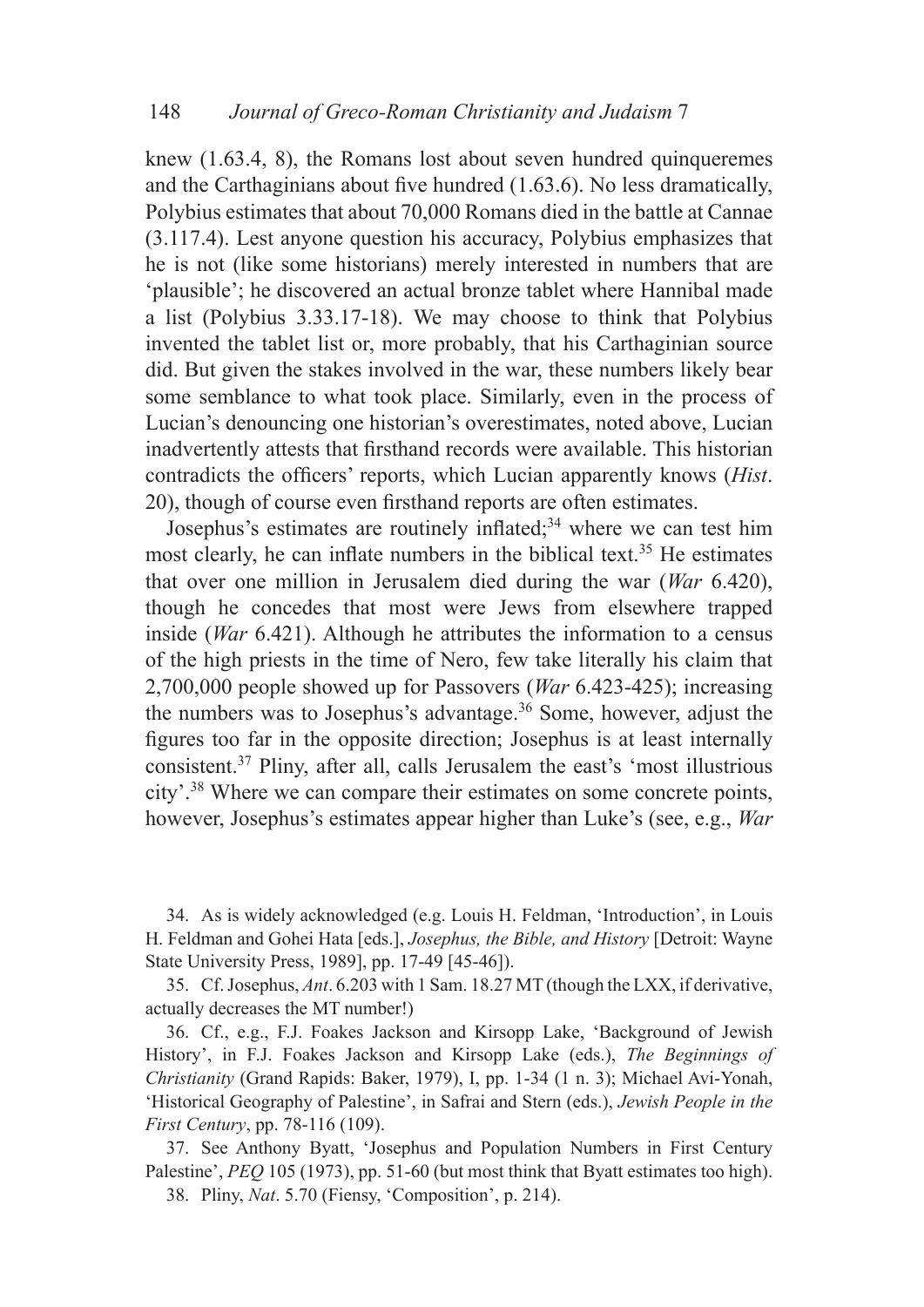2.261 vs. Acts 21.38).39

#### *Jerusalem's Population Estimates*

While estimation and even exaggeration would not therefore have removed Luke from the company of ancient historians, not all estimates were bad estimates. The specific reasons for which scholars accuse Luke of inflating the numbers are not compelling.

Most scholars reject Luke's figures because the scholars depend on Jeremias's now outdated estimates for Jerusalem's population (25,000-  $30,000$ ) instead of on newer estimates that range much higher.<sup>40</sup> Jerusalem had expanded beyond its walls in this period,  $41$  but Jeremias's biggest mistake was his underestimation of population density, $42$  which was much greater than the early-nineteenth-century Palestinian settlements on which Jeremias based his estimate.<sup>43</sup> Magen Broshi has noted that Roman Jerusalem enclosed some four hundred and fifty acres, and estimates about 80,000 inhabitants.44 More recent density and area estimates also

39. Where Luke lacked any incentive to inflate; Josephus may have had some, but may simply have a habit of estimating high. Commentators address this discrepancy in greater detail; see discussion in my forthcoming Acts commentary.

40. Reinhardt, 'Population Size', pp. 237, 240-41 (suggesting 60,000-120,000 in the 30s ce); Marcus J. Borg, *Jesus: A New Vision: (Spirit, Culture, and the Life of Discipleship)*, (San Francisco: Harper & Row, 1987), p. 173, suggests 40,000-70,000. Even much earlier, F.C. Grant's estimates (Bruce cites F.C. Grant, *The Economic Background of the Gospels* [Oxford, 1926], p. 83) were triple Jeremias's; moreover, this estimate may refer to all of Palestine. Estimates were, as some scholars (e.g. F.F. Bruce, *New Testament History* [Garden City, NY: Doubleday, 1972], p. 39; Sanders, *Judaism*, p. 125) note, difficult. Foakes Jackson and Lake, 'Background of Jewish History', p. 1, estimate 50,000.

41. Reinhardt, 'Population Size', p. 243.

42. Reinhardt, 'Population Size', p. 245. Population density in Ostia (435 per hectare) was much higher than in Pompeii (125-156 per hectare; Richard A. Horsley, *Galilee: History, Politics, People* [Valley Forge, PA: Trinity Press International, 1995], p. 166); Jerusalem was probably analogously heavily populated compared with Galilean towns.

43. Reinhardt, 'Population Size', p. 250.

44. Magen Broshi, 'Estimating the Population of Ancient Jerusalem', *BARev* 4 (1978), pp. 10-15 (14) (close to double his estimate for the Herodian period, p. 13); cf. also Broshi, 'Population de l'ancienne Jérusalem'. Earlier, *Ep. Arist*. 105 estimates a compass of 40 stadia.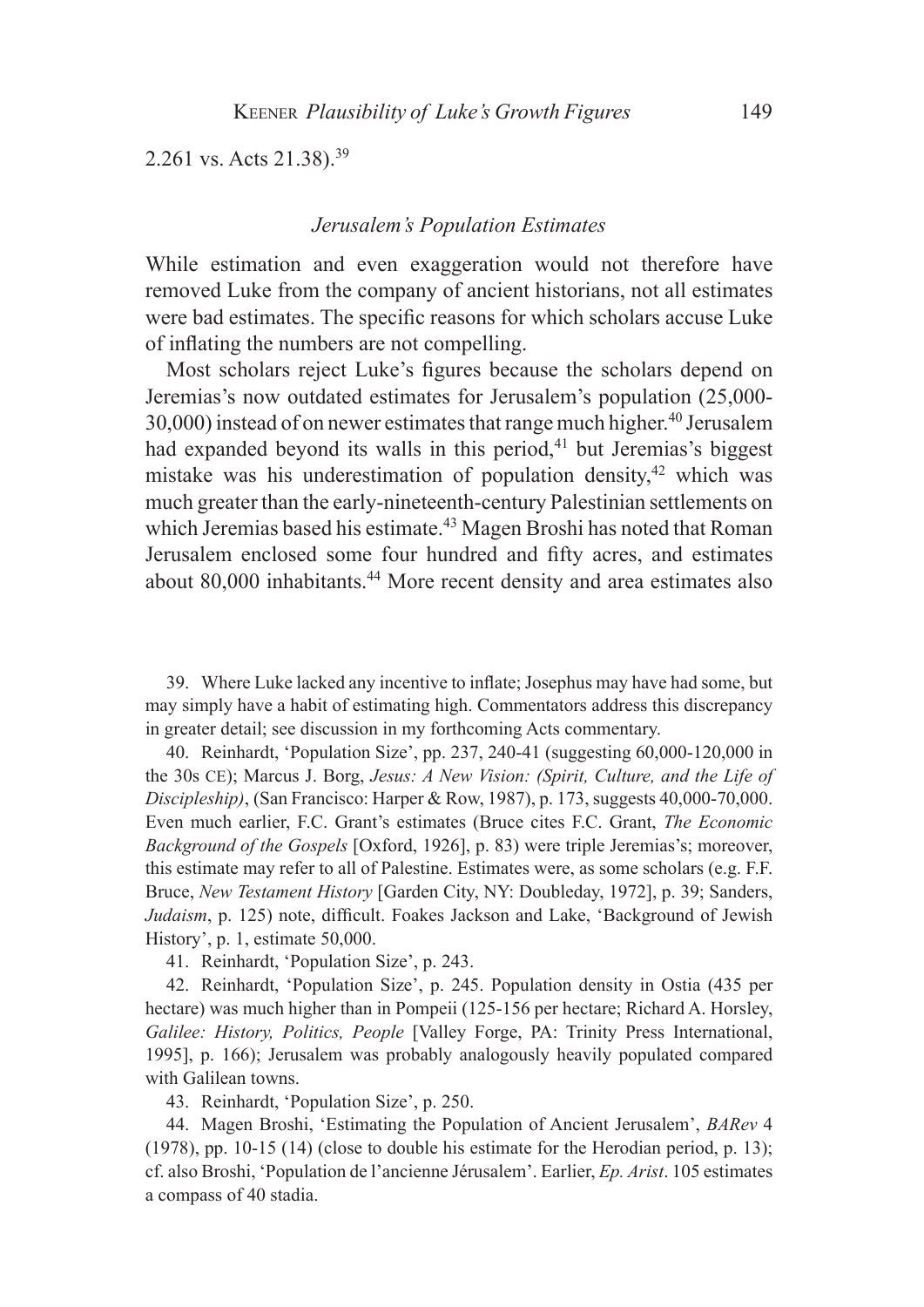usually suggest  $80,000$  or higher.<sup>45</sup> Herod so increased the city's water supply that the city could have doubled its population<sup>46</sup> and supported at least 70,000 (though some think that the temple complex consumed so much water that the population remained around  $40,000$ .<sup>47</sup>

At feast times like Pentecost, Jerusalem might swell to as many as half a million people, with an estimated 30,000 from the Mediterranean Diaspora.48 The temple mount was large enough to hold tens of thousands at one time; estimates run as high as  $200,000^{49}$  or  $400,000^{50}$  Modern Western interpreters, underestimating population density, tend to dismiss high numbers,<sup>51</sup> but checks exist on our skepticism today. For example, the Sacred Mosque at Mecca, which is 180,000 square meters (i.e. just 36,000 square meters more than Jerusalem's temple mount), holds 500,000 in prayer.52 Mecca hosted only about 108,000 pilgrims annually before the First World War, but due to modern transportation, now hosts over two million. Nevertheless, Mecca is smaller and less accessible than Jerusalem was.53

As we have suggested, the estimate later, in Acts 21.20, likely refers not only to Jerusalem proper, but to all Judean believers in Jesus. Luke speaks of 'Judeans' here, so there is no reason to limit the number to

45. Reinhardt, 'Population Size', pp. 241-43. Wilkinson, 'Ancient Jerusalem', estimates over 70,000 for this period.

46. See, e.g., McRay, *Archaeology and the New Testament*, pp. 122-23.

47. John E. Stambaugh and David L. Balch, *The New Testament in its Social Environment* (Library of Early Christianity, 2; Philadelphia: Westminster Press, 1986), p. 97. Some have even suggested that Rev. 11.13 provides one ancient estimate of Jerusalem's population at around 70,000 (cf. George R. Beasley-Murray, *The Book of Revelation* [London: Marshall, Morgan & Scott, 1974], p. 177; David E. Aune, *Revelation* [3 vols.; Dallas: Word, 1997], II, p. 628), though it is difficult to know how accurate Revelation's guesses would have been.

48. Fiensy, 'Composition', p. 233 (also citing archaeological evidence for the community centers that housed many of them, including the Theodotus inscription). Pervo's denial that Luke could include Diaspora hearers would seem to ignore 2.5- 13, but he may mean this objection only to Diaspora hearers in 4.4 (Pervo, *Acts*, pp. 86-87 n. 115).

49. Ben Witherington III, *The Acts of the Apostles: A Socio-Rhetorical Commentary* (Grand Rapids: Eerdmans, 1998), p. 156.

50. Sanders, *Judaism*, p. 126.

51. Ancients sometimes did the same with ruined cities (a practice to which Thucydides objected in 1.10.1-2).

52. Sanders, *Judaism*, p. 126.

53. Sanders, *Judaism*, p. 127.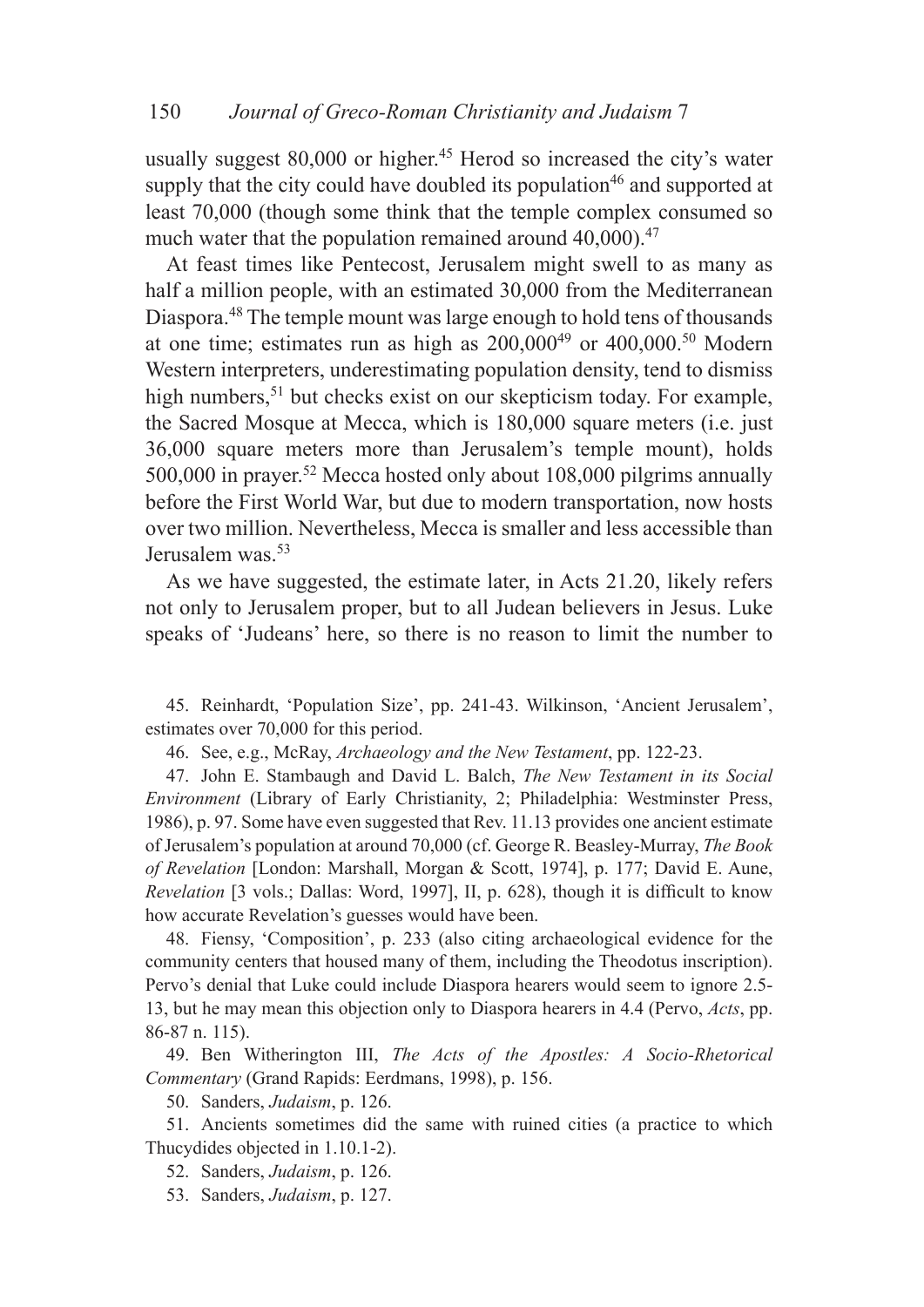Jerusalem proper. Counting all Judeans would swell much further the total population from which the estimate of Christians at that time would be taken.

#### *Are Rapid Growth Rates Feasible?*

Given such estimates, thousands of hearers and a rapid mass movement of three thousand conversions need not be deemed implausible. A stronger reason that modern Western readers often find Luke's portrait of a dramatic multiplication of the church (especially to tens of thousands in 21.20) implausible is because it violates our usual experience today,  $54$  but it stands well within the experience of global renewal movements. While movements can start small, the history and sociology of movements demonstrate that some can also multiply at a tremendous rate after a major revival experience like the one suggested in this chapter.<sup>55</sup>

Rodney Stark insists that sociology supports gradual growth rather than mass conversions,<sup>56</sup> but applying that approach uniformly to all periods of early Christianity does not take into account rapid people movements often noted in current missiological literature. Richard Pervo cites Stark's estimate against Luke's accuracy here.57 Addressing a later period, Ramsay MacMullen argues for a much lower proportion of Christians in the Empire (especially actual church-attending ones) than is usually thought,58 but his estimates reflect archaeological remains (which

54. Cf. the older romantic notions that earliest Christianity's converts were necessarily few (Shirley Jackson Case, *The Social Origins of Christianity* [New York: Cooper Square, 1975; reprint of 1923 ed.], p. 79).

55. The modern history of revivals readily illustrates the possibility of rapid growth (John Wolffe, *The Expansion of Evangelicalism: The Age of Wilberforce, More, Chalmers and Finney* [Downers Grove, IL: InterVarsity Press, 2007], pp. 57-62; cf. Mark A. Noll, *The New Shape of World Christianity: How American Experience Reflects Global Faith* [Downers Grove, IL: IVP Academic, 2009], p. 111), as does the rapid proliferation of Christianity (and its particular branches), Islam, and other movements in various parts of the world in the twentieth century.

56. Rodney Stark, *Cities of God: The Real Story of How Christianity Became an Urban Movement and Conquered Rome* (New York: HarperCollins, 2006), pp. 65- 70.

57. Pervo, *Acts*, p. 87, citing Rodney Stark, *The Rise of Christianity: A Sociologist Reconsiders History* (Princeton: Princeton University Press, 1996), pp. 7-13.

58. Ramsay MacMullen, *The Second Church: Popular Christianity A.D. 200– 400* (Writings from the Greco-Roman World Supplement Series, 1; Atlanta: SBL, 2009), p. 112.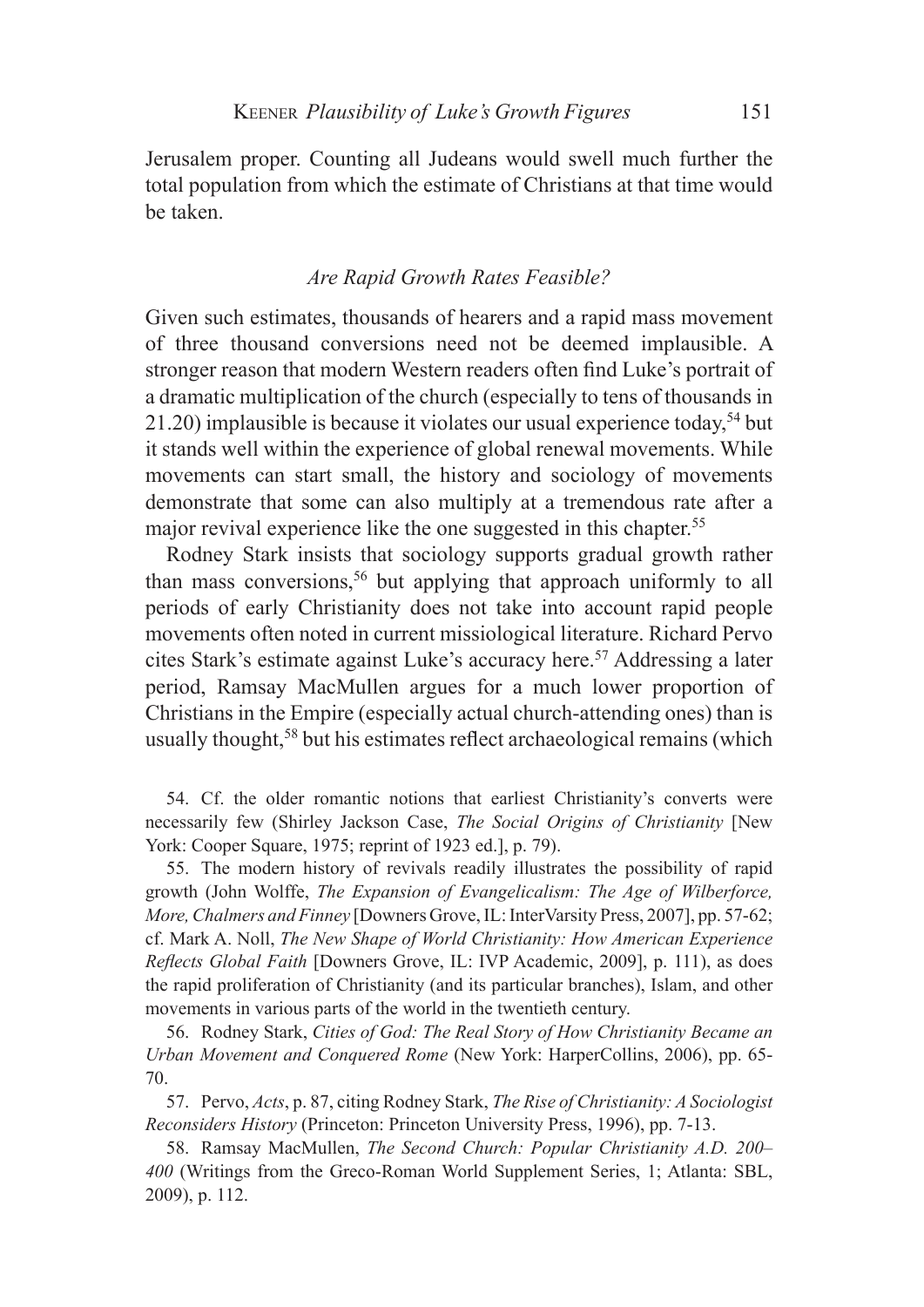are always incomplete), more space between worshipers than I would extrapolate from my observations of typical Majority World churches today, and, what really matters for our considerations, his figures apply only to a much later period, c. 400 CE.<sup>59</sup> Movements often begin rapidly and then slow in their growth rate.

One can offer various examples of rapid early growth, many in cases where explicit records do exist. Thus, for example, early Methodists in the United States (who kept records) grew roughly a thousand times over in four decades. Under the leadership of Francis Asbury, they grew from three hundred in 1771 (when Asbury arrived) to 300,000 forty years later, i.e., one thousand times over.<sup>60</sup> This growth was exponential, possible if the growth rate is sustained over time; thus, in 1780, they had 8,500 members; by 1790, they had more than  $50,000$ .<sup>61</sup> Rates of growth fluctuated, rising during times of revival, with the largest numerical influx toward the end of this period. Less dramatically yet noteworthy, Methodism in England grew from 22,000 in 1767 to 96,000 by 1800 to 518,000 (over twenty times over in about eighty years). $62$ 

59. His distinction between the faith of the elite and that of the masses, however, is well-taken. Literary sources provide higher estimates; see David Bentley Hart, *Atheist Delusions: The Christian Revolution and its Fashionable Enemies* (New Haven: Yale University Press, 2009), pp. 184-86, 192.

60. E.g. Mark A. Noll, *The Rise of Evangelicalism: The Age of Edwards, Whitefield and the Wesleys* (Downers Grove, IL: InterVarsity Press, 2003), p. 190. More conservatively, John Wigger, *American Saint: Francis Asbury and the Methodists* (Oxford: Oxford University Press, 2009), p. 10, notes 'more than two hundred thousand' at his death in 1816, but (p. 402) more than 250,000 by 1820 and nearly 500,000 by 1830 (nearly three million by 1876). Kenneth Cracknell and Susan J. White, *An Introduction to World Methodism* (Cambridge: Cambridge University Press, 2005), pp. 45-46, note a few thousand in 1784; about a quarter million by 1820; half a million a decade later; over a million 13 years later, in 1843. For rapid Methodist growth in the USA and Great Britain, see also Wolffe, *Expansion*, pp. 40- 41, 70.

61. Noll, *Rise*, p. 216; Wigger, *Saint*, p. 139. For a chart showing the growth to over 70,000 in 1791, see Noll, *Rise*, p. 218. Note figures showing variations in the growth rate in Wigger, *Saint*, pp. 10, 165, 185 (578 percent increase in the 1780s, but only 11 percent in the 1790s), pp. 303-304 (nearly threefold increase from 1800 to 1810); numbers of those who attended services were far higher than those on these membership rolls (p. 196).

62. David W. Bebbington, *The Dominance of Evangelicalism: The Age of Spurgeon and Moody* (Downers Grove, IL: InterVarsity Press, 2005), p. 51. For more restrained yet comparable statistics from about 1800–50, see Wolffe, *Expansion*, p. 70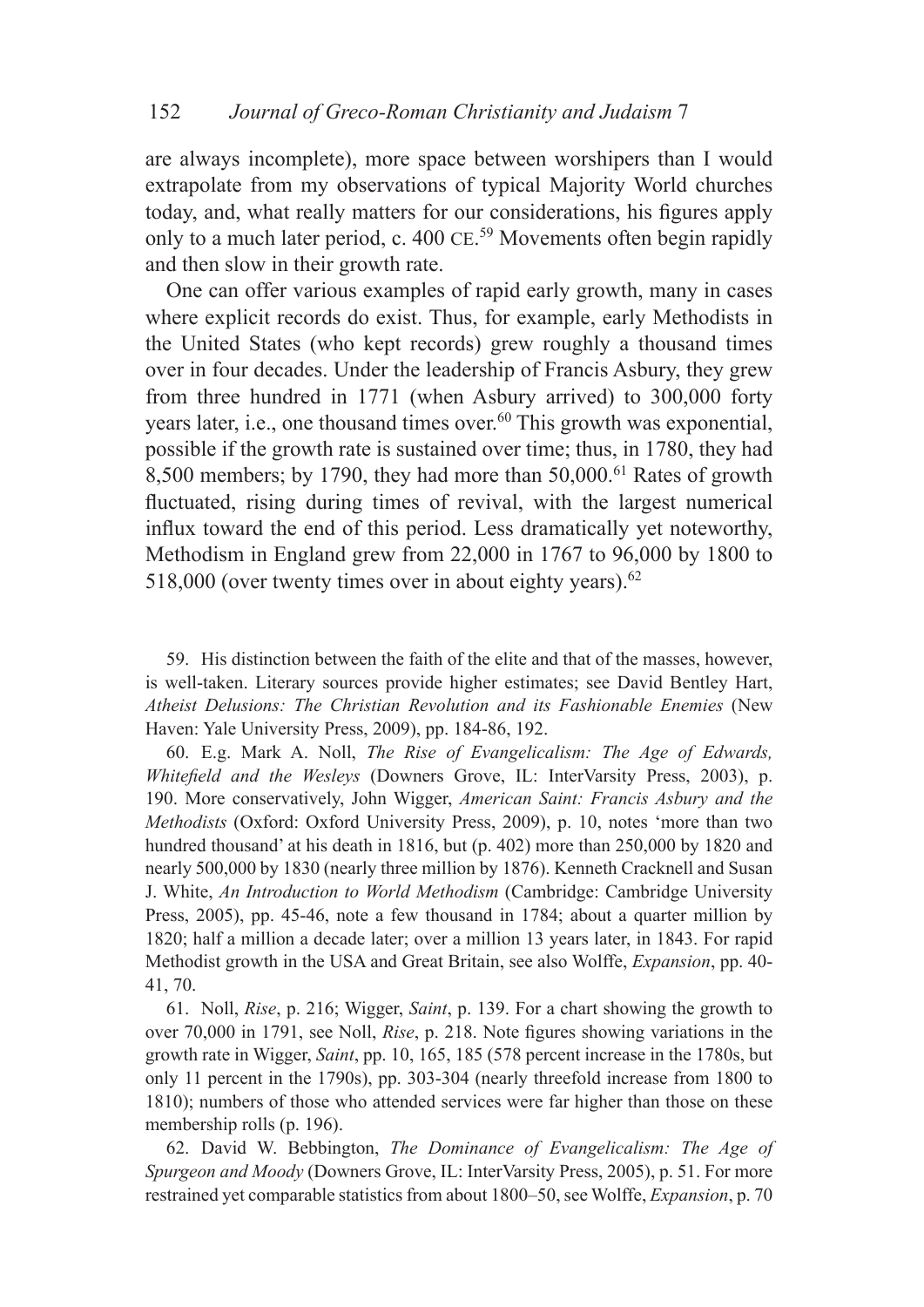Similarly, a Holiness denomination grew 300 percent in five years after what it viewed as its 'pentecost' experience;<sup>63</sup> earlier, Jesuits multiplied five hundred times in their first sixteen years.<sup>64</sup> In Korea, northern Methodists grew 118 percent in one year (and Presbyterians 34 percent) during the Korean revival of 1907;<sup>65</sup> more recently, one Korean church grew from five to  $720,000$  members in 40 years (i.e. it multiplied by  $144,000$ ).<sup>66</sup> Indonesia's Nias church grew from five hundred to 135,000 (i.e. 270 times the original number) in forty years; other Indonesian Christian groups multiplied in the 1960s, with the Timor church baptizing 200,000 in two years.67 In South Africa, African Indigenous Churches grew from 32 groups in 1913 to over 3,500, accounting for over 27 percent of the black population, 71 years later.<sup>68</sup> One recent revival movement in India

(about eighteen-fold increase in the USA and five-fold in Great Britain); for growth from 14,000 to over a million between 1784 and 1844, see Robert Bruce Mullin, *A Short World History of Christianity* (Louisville: Westminster John Knox Press, 2008), pp. 182-83; one thousand to nearly half a million from 1770 to 1830 in Douglas A. Sweeney, *The American Evangelical Story: A History of the Movement* (Grand Rapids: Baker Academic, 2005), p. 64. For some factors, see Wolffe, *Expansion*, p. 41; but apart from immigration, such factors could have applied equally to the Jerusalem church as a renewal movement within Judaism.

63. Vinson Synan, *The Old-Time Power: A History of the Pentecostal Holiness Church* (Franklin Springs, GA: Advocate Press, 1973), p. 123.

64. Mullin, *History*, p. 138.

65. Young-Hoon Lee, 'Korean Pentecost: The Great Revival of 1907', *Asian Journal of Pentecostal Studies* 4 (2001), pp. 73-83 (81).

66. David S. Lim, 'A Missiological Evaluation of David Yonggi Cho's Church Growth', in Wonsuk Ma, William W. Menzies and Hyeon-sung Bae (eds.), *David Yonggi Cho: A Close Look at his Theology and Ministry* (Baguio, Philippines: APTS Press and Hansei University Press, 2004), pp. 181-207 (182-83); with a generally '20-30% annual growth rate', Young-Hoon Lee, 'The Korean Holy Spirit Movement in Relation to Pentecostalism', in Allan Anderson and Edmond Tang (eds.), *Asian and Pentecostal: The Charismatic Face of Christianity in Asia* (Oxford: Regnum; Baguio City, Philippines: APTS Press, 2005), pp. 509-26 (518); in South Korea generally, cf. also Young-gi Hong, 'Social Leadership and Church Growth', in Ma *et al*. (eds.), *David Yonggi Cho*, pp. 221-51 (233-34).

67. Ted E. York, 'Indigenous Missionaries—A Fruit of Revival: Lessons from the Indonesian Revival of 1965 to 1971', *Journal of Asian Mission* 5 (2003), pp. 243-58 (249).

68. G.C. Oosthuizen, S.D. Edwards, W.H. Wessels and I. Hexham, 'Introduction', in G.C. Oosthuizen *et al.* (eds.), *Afro-Christian Religion and Healing in Southern Africa* (African Studies, 8; Lewiston: Edwin Mellen, 1989), pp. 5-8 (5); cf. Gerhardus C. Oosthuizen, 'Indigenous Healing within the Context of African Independent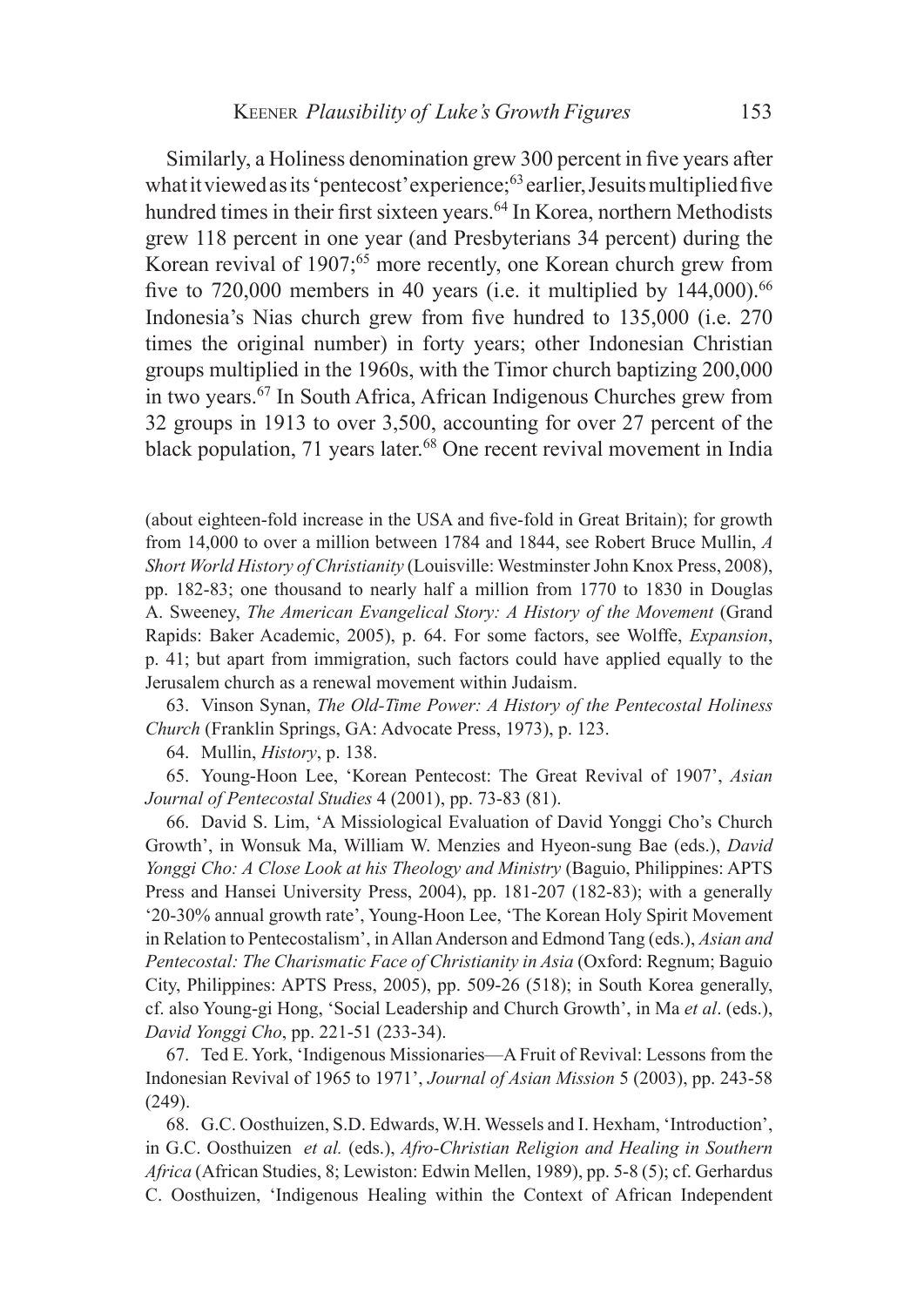grew 3000 percent in a two-year period.<sup>69</sup>

Although absorbing elements of some earlier movements (including many Holiness groups), Pentecostalism (with charismatics) grew by perhaps *half a billion* in one century. As a movement that values the revival exemplified by the church's first Pentecost, it strongly values growth. Some church historians have described Pentecostal/charismatic Christianity as 'the fastest-growing form of Christianity ever'.70 Estimates of global figures for these charismatic and Pentecostal Christians vary by definition but are in the hundreds of millions.

Defining 'charismatic' broadly, David Barrett originally estimated over 600 million by 2000, or nearly 30 percent of world Christianity,<sup>71</sup> though he revised his estimate downward closer to 2000 (roughly 524 million).<sup>72</sup> Yale scholar Lamin Sanneh estimated almost 590 million for 2005 (and projected nearly 800 million by 2025).73 In 1994 Harvard scholar Harvey

Churches', in Oosthuizen *et al.* (eds.), *Afro-Christian Religion*, pp. 71-90 (73-74); for 35 percent of the indigenous population, see *idem*, *The Healer-Prophet in Afro-Christian Churches* (Leiden: E.J. Brill, 1992), p. 1.

69. Abraham T. Pothen, 'Indigenous Cross-cultural Missions in India and their Contribution to Church Growth: With Special Emphasis on Pentecostal-Charismatic Missions' (PhD Intercultural Studies, Fuller Theological Seminary, School of World Mission, 1990), p. 187 (on the Filadelfia church movement, see more fully, pp. 174- 94); as in Acts, miracle reports are a major factor in the growth (pp. 189-90). From a single mother church in 1981, the Filadelfia movement grew to 450 churches (40,000- 50,000 people, all from non-Christian backgrounds) in 1991, to some 1,200 churches with over 150,000 adherents by 2006; see Joy Punnoose, 'Filadelfia Fellowship Church of India', *Cross & Crown* 36 (Nov. 2005), pp. 32-33 (32); Finny Philip, 'The Thomas Mathews Revolution', *Cross & Crown* 36 (Nov. 2005), pp. 18-23 (21); personal correspondence with Finny Philip, Sept. 21, 2006.

70. Stephen Tomkins, *A Short History of Christianity* (Grand Rapids: Eerdmans, 2005), p. 220.

71. David B. Barrett, 'Statistics, Global', in Stanley M. Burgess, Gary B. McGee and Patrick H. Alexander (eds.), *Dictionary of Pentecostal and Charismatic Movements* (Grand Rapids: Zondervan, 1988), pp. 810-29 (813).

72. David B. Barrett, 'The Worldwide Holy Spirit Renewal', in Vinson Synan (ed.), *The Century of the Holy Spirit: 100 Years of Pentecostal and Charismatic Renewal, 1901–2001* (Nashville: Thomas Nelson, 2001), pp. 381-414 (388); cf. 460 million in Vinson Synan, *The Holiness-Pentecostal Tradition: Charismatic Movements in the Twentieth Century* (Grand Rapids: Eerdmans, 1997), pp. ix, 281, for 1995; 530 million in *idem*, 'Streams of Renewal at the End of the Century', in Synana (ed.), *Century of Holy Spirit*, pp. 349-80 (372), for 1999.

73. Lamin Sanneh, *Disciples of All Nations: Pillars of World Christianity* (New York: Oxford University Press, 2008), p. 275.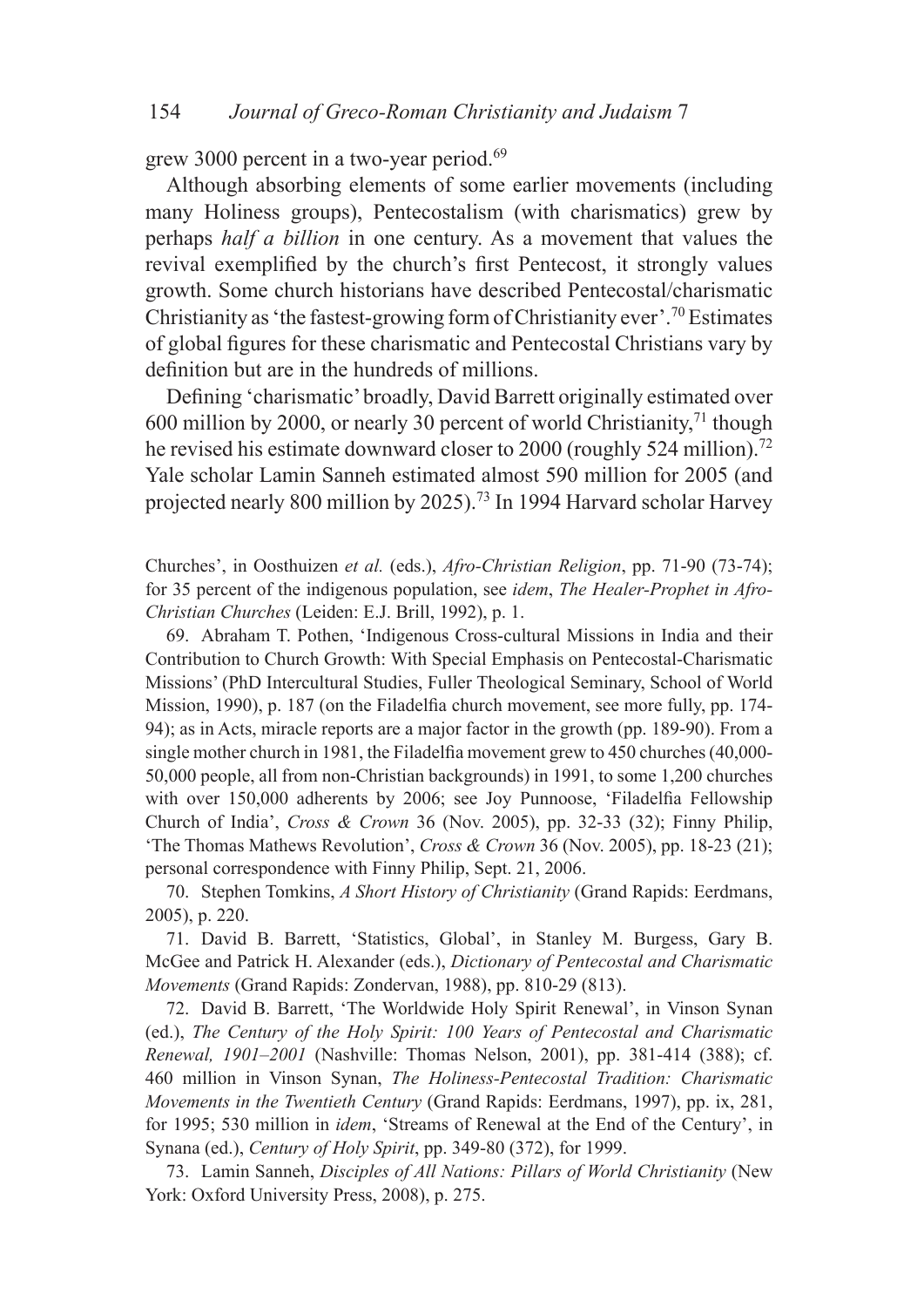Cox already accepted a then-current estimate of 410 million, $74$  and a few years later suggested that 'Pentecostals' could 'equal Catholics in number by' 2030.<sup>75</sup>

Although the wider definition of these labels would surprise some believers so classified, according to high estimates, as of the year 2000 there were 126 million Pentecostal/charismatic Christians in Africa, 134.9 million in Asia and 141.4 million in Latin America (with 79.6 million in North America), whereas there were almost none a century earlier.<sup>76</sup> The newest figures estimate some 614 million Pentecostals, charismatics and neocharismatics for 2010 (out of roughly two billion church members, or 1.5 billion church attenders, in the world), with an estimate of nearly 800 million for 2025.77 These estimates make the charismatic branch of Christendom second in size only to Roman Catholicism (with which it overlaps).78

Again, keep in mind that virtually all of this growth has occurred in

74. Harvey Cox, *Fire from Heaven: The Rise of Pentecostal Spirituality and the Reshaping of Religion in the Twenty-first Century* (Reading, MA: Addison-Wesley, 1995), p. xv.

75. Harvey Cox, 'Into the Age of Miracles: Culture, Religion, and the Market Revolution', *World Policy Journal* 14 (1997), pp. 87-95 (88). Cf. the breakdown of figures in Vinson Synan, *The Spirit Said 'Grow': The Astounding Worldwide Expansion of Pentecostal and Charismatic Churches* (Monrovia, CA: MARC [World Vision], 1992), pp. 5-11 (though note the many inactive 'postcharismatics'). The figure of 'two billion' (attributed to 'some estimates' in Mullin, *History*, p. 272) is plainly impossible.

76. Noll, *Shape*, p. 22, cites these figures (as 'best estimates', p. 23) from David B. Barrett, *World Christian Encyclopedia* (New York: Oxford University Press, 2nd edn, 2001).

77. Todd M. Johnson, David B. Barrett and Peter F. Crossing, 'Christianity 2010: A View from the *New Atlas of Global Christianity*', *International Bulletin of Missionary Research* 34 (2010), pp. 29-36 (36). Given on the same page, the comparable figures for evangelicals more traditionally defined are about 263 million for 2010 and 348 million for 2025. By these figures charismatics broadly defined thus comprise roughly 28 percent of global church membership (estimated as closer to 31 percent by 2025), and perhaps closer to 40 percent of church attenders (closer to 45 percent by 2025). Pentecostals proper account for an estimated 94,383,000; charismatics for 206,579,000; and Third Wave for 313,048,000 (Todd M. Johnson and Kenneth R. Ross [eds.], *Atlas of Global Christianity, 1910–2010* [Edinburgh: Center for the Study of Global Christianity, 2009], p. 102). The growth rate does appear to be slower today than during some previous estimates.

78. Johnson and Ross, *Atlas*, p. 102, estimate that 'renewalists' comprise 22.4 percent of Protestants and 22.7 percent of Catholics.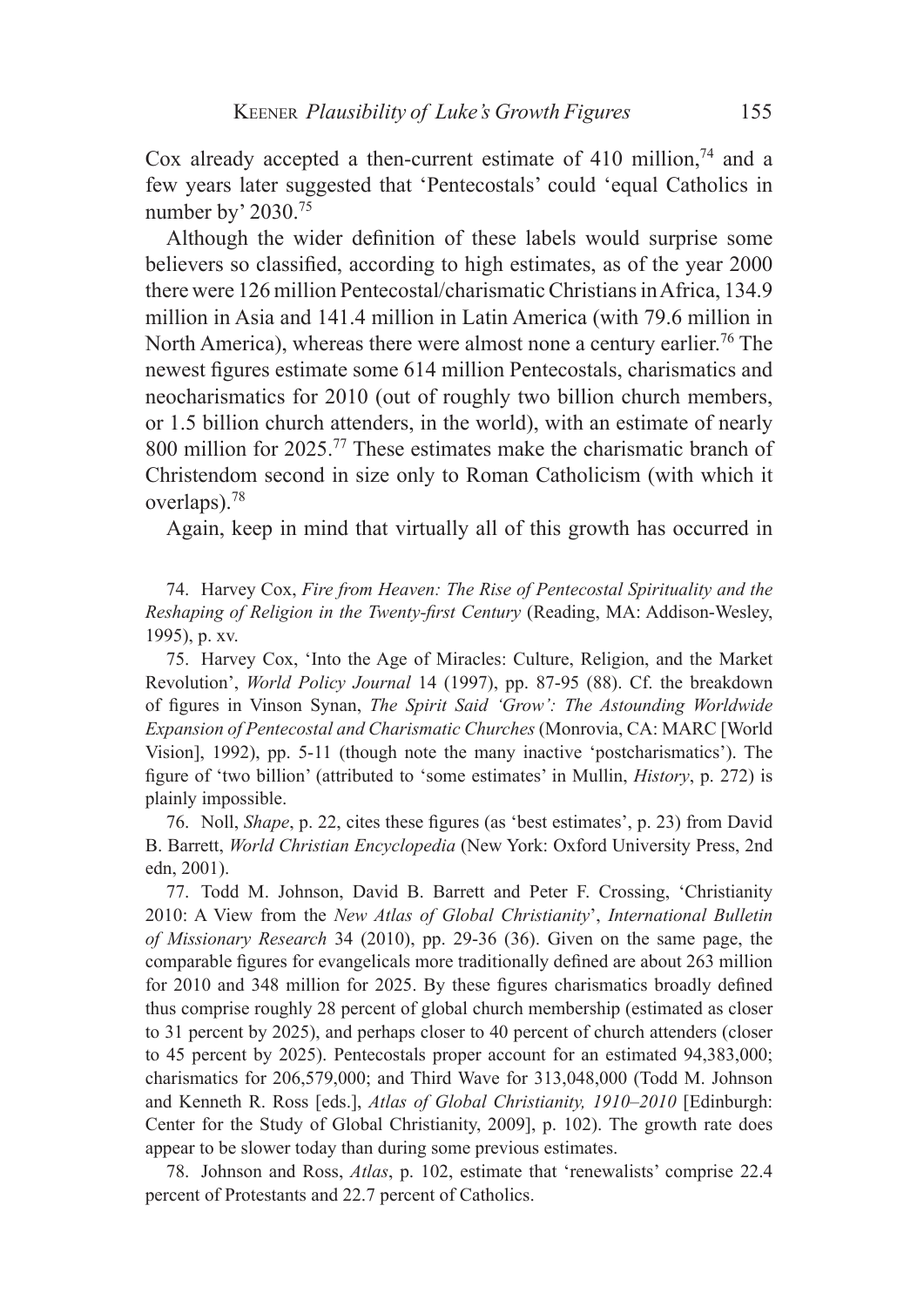roughly one century. Even if these estimates are wildly exaggerated (and I suspect that they may need to be nuanced), they are phenomenal, reflecting a one-century growth from the movement's beginning to nearly 10 percent of the global population. Thus even if we force these estimates considerably downward, they easily exceed the rate of growth envisioned in the church's first few decades in Acts.

Another shift in one century, probably even better documented, has been no less dramatic, although not unrelated to this Pentecostal shift. Whereas fewer than 18 percent of Christians in 1900 lived outside Europe and North America, today over 60 percent do, and an estimated 70 percent will by 2025.79 As the center of world Christianity has shifted to the global South, the dominant Christian perspectives in the world have shifted with it.<sup>80</sup> Although far from the only groups involved in this shift, charismatic and Pentecostal forms of Christianity have been in the forefront of the recent expansion of Christianity, reportedly growing six times over in the three decades from  $1970$  to  $2000$ .<sup>81</sup> All these figures should provide some perspective to models that emphasize slow but steady church growth between Pentecost and Constantine, especially with respect to the movement's beginning. Far from being absurd, Luke's figures are modest in comparison with significant growth rates in much of global Christianity and other mass movements today.

#### *Growth Spurts and People Movements*

79. Jehu J. Hanciles, *Beyond Christendom: Globalization, African Migration, and the Transformation of the West* (Maryknoll, NY: Orbis, 2008), p. 121 (noting also that by 2050 'only about one-fifth of the world's Christians will be white'). The shift of Christianity especially to the global South is now too widely documented (and regularly noted, e.g., Samuel Escobar, *Changing Tides: Latin America and World Mission Today* [American Society of Missiology Monograph Series, 31; Maryknoll, NY: Orbis, 2002], pp. 84-85; Soong-Chan Rah, *The Next Evangelicalism: Freeing the Church from Western Cultural Captivity* [Downers Grove, IL: InterVarsity Press, 2009], p. 13) to require much comment.

80. Mark Laing, 'The Changing Face of Mission: Implications for the Southern Shift in Christianity', *Missiology* 34 (2006), pp. 165-77 (165). The label 'global south' is not very precise geographically; in employing the title, I am deferring to a current usage.

81. Hanciles, *Beyond Christendom*, p. 121; on Pentecostal and charismatic Christianity (including Catholic charismatics) leading Christian expansion today, see also Noll, *Shape*, p. 115.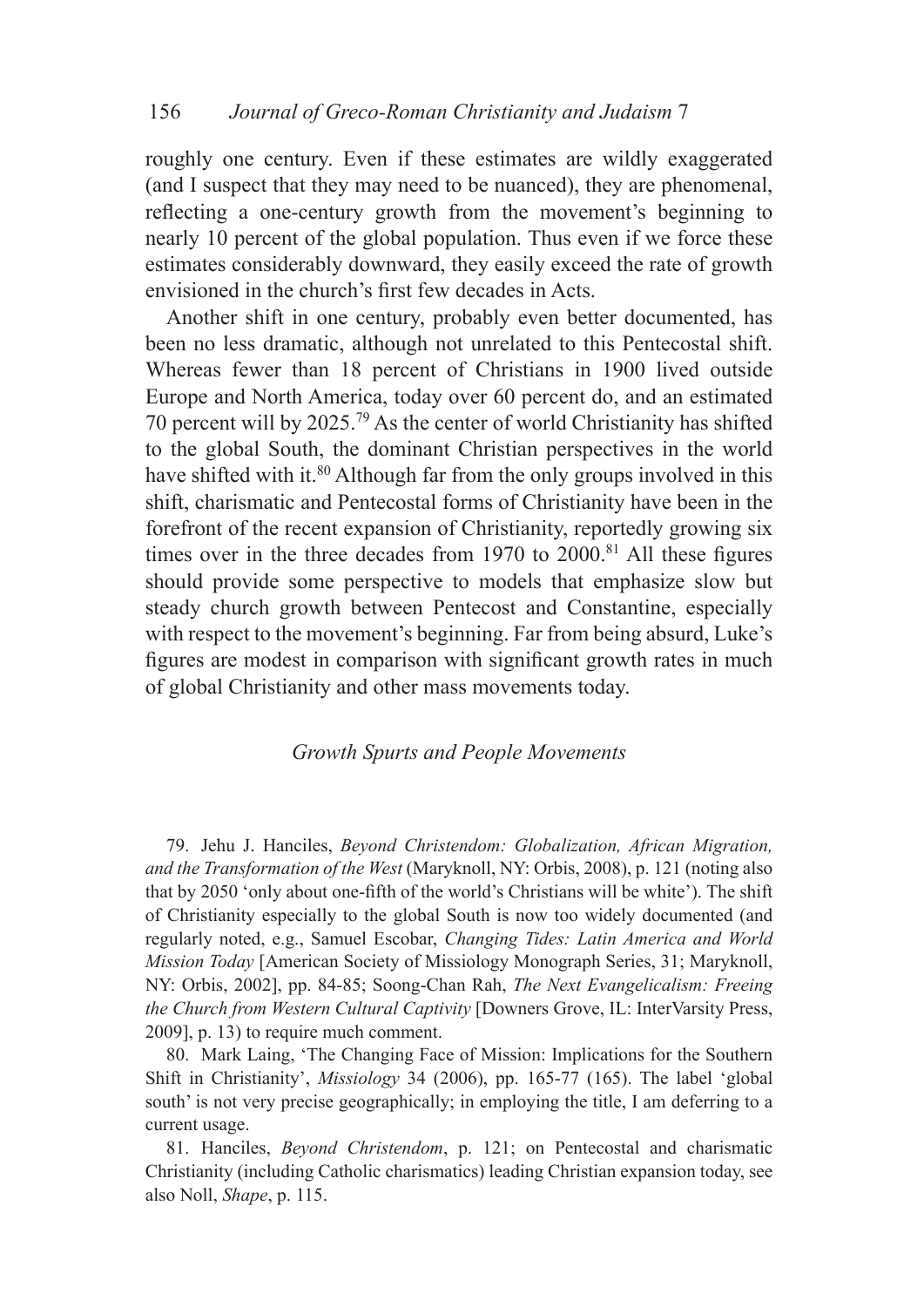We have examined patterns of rapid expansion over the course of decades, but faster growth (such as appears in Luke's conversion summaries of 2.41 and 4.4) is also attested. On the first day of an unexpected revival movement in Suriname, in November 1994, perhaps eight hundred residents of Nieuw Nickerie, Suriname, were converted—reportedly more than ten times the number of local conversions over the previous century. More dramatically than in Jerusalem, these conversions involved an open change of religious affiliation, challenging centuries of inherited tradition. One dramatic and unsolicited healing of an elderly nonbeliever late on that first day impacted subsequent growth among his people group. This initial explosion of growth quickly led to a mass people movement (from less than 1 percent of the population) that over the following decade converted perhaps 35 percent of the population.<sup>82</sup> That Luke should emphasize both immediate conversions (2.41) and continuing conversions (2.47) fits the sociological pattern reflected in this modern account.

Larger mass conversions occur in various biblically saturated parts of the world today, often with less clear incidents to prompt them than what Luke reports in this narrative. For example, although the retention rate is not documented, one campaign of the German Pentecostal evangelist Reinhard Bonnke in Nigeria claimed one million 'decisions for Christ' on the first night (Nov. 2000).<sup>83</sup> Even allowing for significant exaggeration or misunderstanding, the numbers dwarf any figures in early Christianity. Admittedly these Nigerian conversion reports occurred in a culture already familiar with Christianity; but the Jerusalem church also worked in an environment familiar with the Jewish piety that it claimed to epitomize.

It is also relevant to point out that rapid people movements (such as appear in Acts 9.35) are well-attested in Christian history and today.<sup>84</sup> As

82. Douglass Paul Norwood, 'A Reconciliation Colloquium for Church Leaders in Suriname' (DMin Project, Assemblies of God Theological Seminary, Springfield, MO, 2001), pp. 24-26; also my interview with Dr. Douglass Norwood, June 6, 2006. Norwood was an eyewitness of the initial revival, including the initial conversions and the healing of a skeptic who had previously had the disability for decades.

83. The popular work by James Rutz, *Megashift: Igniting Spiritual Power* (Colorado Springs: Empowerment Press, 2005), pp. 25-26, also claiming 'hundreds of thousands' of healings.

84. Stephen Neill, *A History of Christian Missions* (Harmondsworth: Penguin Books, 1964), pp. 31, 235, 257, 364, 405, 446, 479-81; Charles H. Kraft, *Christianity in Culture: A Study in Dynamic Biblical Theologizing in Cross-cultural Perspective* (Maryknoll, NY: Orbis, 1981), pp. 365, 371; Hanciles, *Beyond Christendom*, pp. 87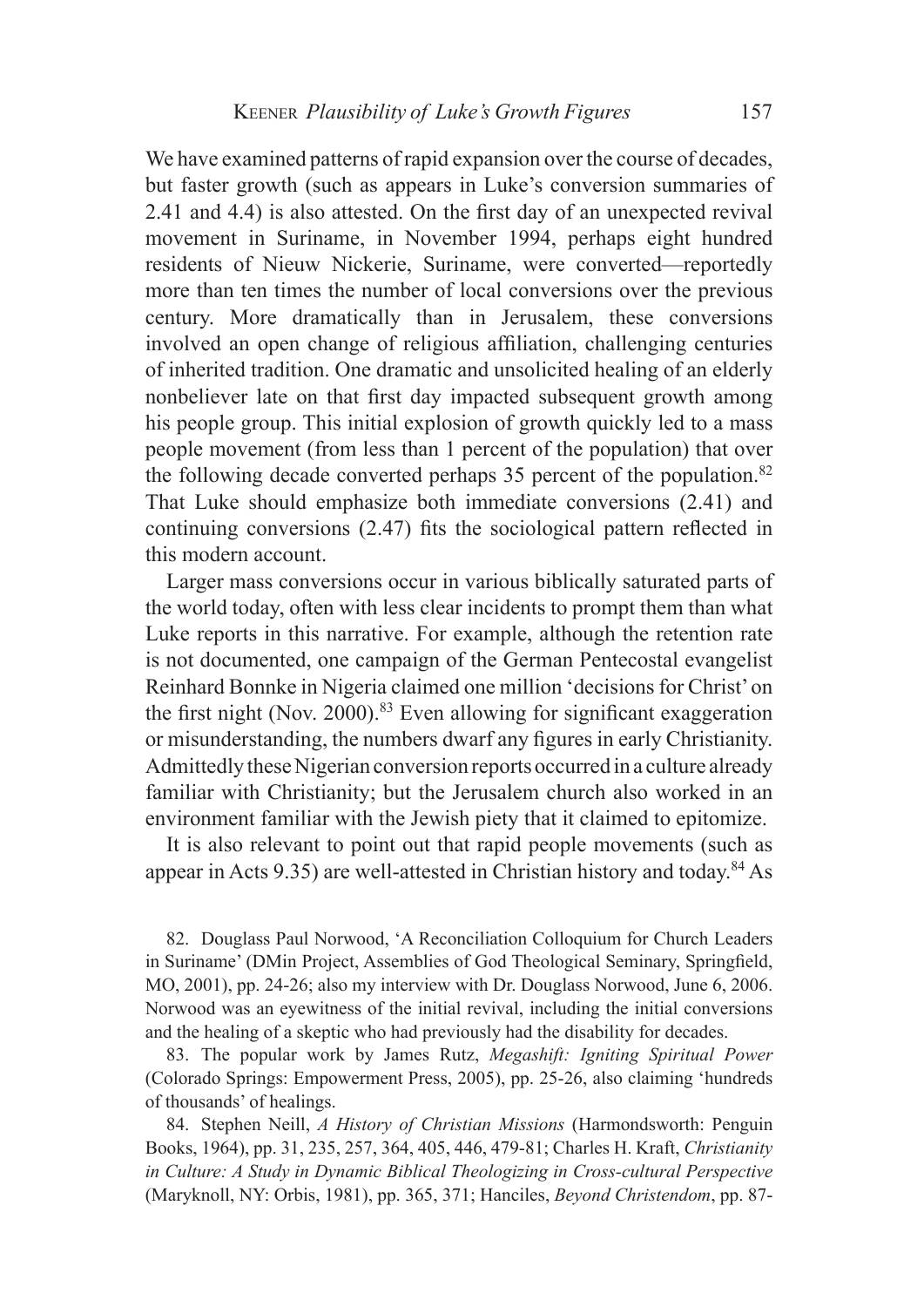examples, one may cite cases from Myanmar,<sup>85</sup> India,<sup>86</sup> and Indonesia.<sup>87</sup> They appear in non-Christian movements as well.<sup>88</sup>

## *The Real Historical Problem*

It seems to me that the real problem with Luke's large numbers for Christians is an argument from silence, in this case Josephus's silence.<sup>89</sup> Nevertheless, some arguments from silence are weightier than others; we would expect Josephus to mention a movement of this magnitude, and his silence therefore calls for comment. Josephus is the one non-Christian source we might expect to mention such matters; instead he divides his nation into three sects (Pharisees, Sadducees and Essenes; sometimes he further adds Zealots), none of which have even 10,000 members (even though Josephus is prone to amplify figures! $9^{90}$ 

Nevertheless, it is hard to imagine that the Jewish Jesus movement provided mass martyrs in Neronian Rome in the mid-sixties (Tacitus, *Ann*. 15.44), yet (against Luke) proved completely marginal numerically in Judea and Galilee. There can be no doubt that churches existed in Judea (1 Thess. 2.14; Gal. 1.17-19, 22; Rom. 15.25-26, 31), yet Josephus

89; Noll, *Shape*, pp. 34-35.

85. Chin Khua Khai, *The Cross among Pagodas: A History of the Assemblies of God in Myanmar* (Baguio City, Philippines: Asia Pacific Theological Seminary, 2003), pp. 130-31; among Karens, Saw Doh Say, 'A Brief History and Development Factors of the Karen Baptist Church of Burma (Myanma)' (ThM missiology thesis, Fuller School of World Mission, 1990).

86. Samuel Devadason, 'Indian Missionary Societies' (DMiss dissertation, Fuller Theological Seminary, 1978), pp. 224-30 (esp. p. 228; cf. pp. 22-23); among the Nagas, Puthvaíl Thomas Philip, 'The Growth of the Baptist Churches of Tribal Nagaland' (MA missiology thesis, Fuller School of World Mission, 1972), pp. 162- 64; H. Longkumer, 'A Study of the Revival Movement in Nagaland' (MTh thesis, Fuller Theological Seminary, 1981).

87. Gani Wiyono, 'Timor Revival: A Historical Study of the Great Twentieth-Century Revival in Indonesia', *Asian Journal of Pentecostal Studies* 4 (2001), pp. 269-93 (276).

88. Cf., e.g., David J. Hesselgrave, *Dynamic Religious Movements: Case Studies of Rapidly Growing Religious Movements around the World* (Grand Rapids: Baker, 1978).

89. Morton Smith, *Jesus the Magician* (San Francisco: Harper & Row, 1978), p. 45, avers, 'Since he barely mentions it we may suppose he did not think it of much importance.'

90. E.g. Josephus, *Life* 10.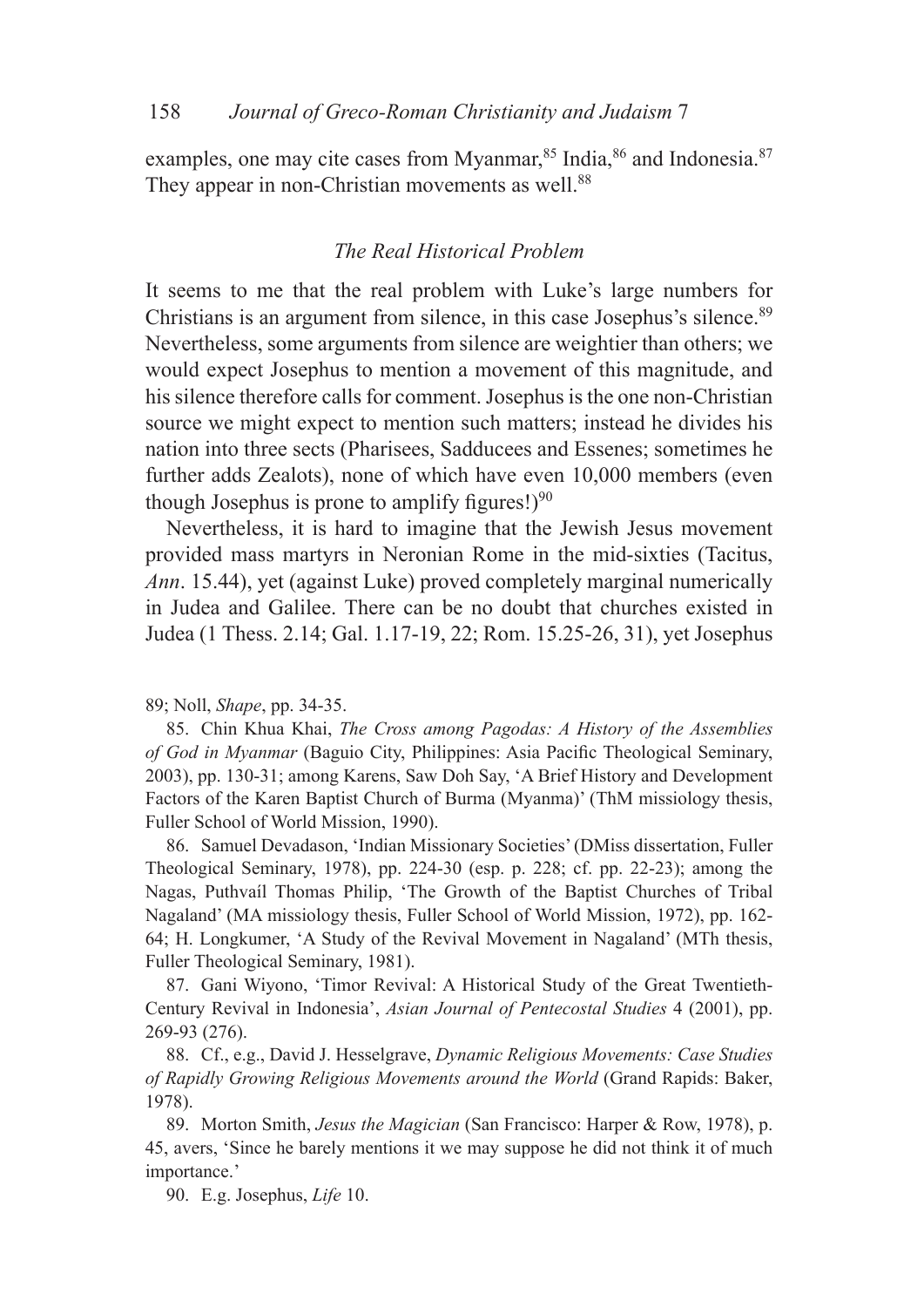is silent about their existence altogether. There thus seems something more suspicious about Josephus's silence than about Luke's claim of many Christians. Moreover, even what Josephus is not silent about appears suspicious. There can hardly have been only three sects,  $91$  their total numbers constituting less than  $0.5$  percent of Palestinian Judaism,  $92$ or of Josephus's figures for Jerusalem's Passover.<sup>93</sup>

That is, Josephus's 'sects' do not account for the religious practice of most Judeans (who belonged to no sects or to movements that Josephus regards as less relevant, important or useful to emphasize). Perhaps Josephus found less reason to emphasize the apolitical Nazarenes, who had far less appeal to the elite than Sadducees or Pharisees and far less malleability for philosophic comparisons than the Essenes. (By

91. For example, Josephus mentions two varieties of Essenes; later rabbis mention Boethusians as very close to, yet distinct from, the Sadducees (*A R N* 5A; *A R N* 10B), though they might simply be Essenes (cf. *t. Suk*. 3.1; *t. Yom.* 1.8; Adiel Schremer, 'The Name of the Boethusians: A Reconsideration of Suggested Explanations and Another One', *JJS* 48 [1997], pp. 290-99; for one study, see, e.g., John Bowker, *Jesus and the Pharisees* [Cambridge: Cambridge University Press, 1973], pp. 53-76). Cf. Martin Goodman, 'A Note on the Qumran Sectarians, the Essenes and Josephus', *JJS* 46 (1995), pp. 161-66 (though I still believe that Essenes authored the sectarian scrolls).

92. Avi-Yonah, 'Geography', pp. 109-10, argues for a population of about 2,800,000 for pre-70 Jewish Palestine; some estimate at about two and a half million (James S. Jeffers, *The Greco-Roman World of the New Testament Era: Exploring the Background of Early Christianity* [Downers Grove, IL: InterVarsity Press, 1999], p. 213) or three million (Stambaugh and Balch, *Environment*, p. 83). But estimates vary between one and six million (McRay, *Archaeology and the New Testament*, p. 123); some estimate 200,000 (Harold W. Hoehner, *Herod Antipas* [SNTSMS, 17; Cambridge: Cambridge University Press, 1972], pp. 291-95) or 300,000 (Martin Goodman, *State and Society in Roman Galilee, A. D. 132–212* [Oxford Centre for Postgraduate Hebrew Studies; Totowa, NJ: Rowman & Allanheld, 1983], p. 32) for Galilee (for some calculations, cf. Horsley, *Galilee*, pp. 166, 193). Even at the lowest population figure, Josephus's sects account for not much more than 1 percent of the population.

93. Josephus's figures for Passover are inflated, but the same may be true for the 'sects', who may have liked to inflate their own numbers. Some estimate the Passover figures at about 40 percent of Josephus's figures (Byatt, 'Population Numbers'); most other estimates are much lower still (35-40 percent of Byatt's figures). Most regard Josephus's estimates as unreliable (Zeev Safrai, 'The Description of the Land of Israel in Josephus' Works', in Feldman and Hata [eds.], *Josephus, the Bible, and History*, pp. 295-324, esp. 320-21), although later rabbinic estimates of the Judean population depart even from a plausible order of magnitude (*Cant. R*. 1.16, §3).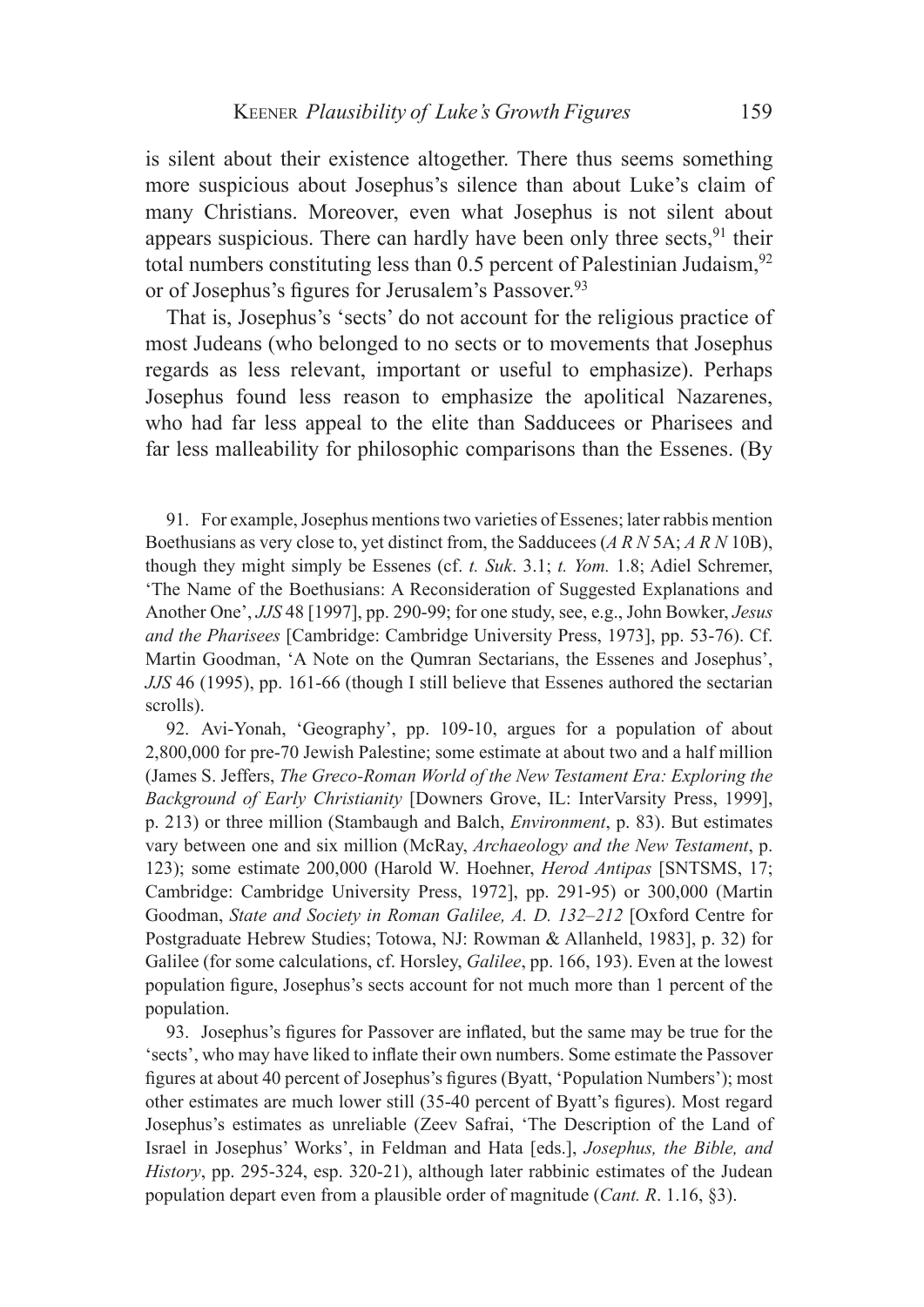comparison, the earliest Christian documents are completely silent about the Essenes.) Further, the Christian movement was known in Rome, hence could neither be idealized like Pharisees and Essenes, nor made relevant to the war like Zealots.

Further, conflicts over the Christian movement in Rome in the time of Claudius,  $94$  plus outright persecution of Christians in Rome under Nero,  $95$ may have made them a liability to a Jewish apologist.<sup>96</sup> Unlike the strictly Judean sects, the Christian movement was gathering strength throughout the Empire. As one earlier writer suggests, it was difficult for Josephus to address the Christian movement 'shorn of its Messianic element', so Josephus avoided the topic to avoid further incriminating Judaism with an unnecessarily 'compromising connexion with a movement which was already hateful in the eyes of the ruling classes'.<sup>97</sup> Some argue that Josephus toned down David's revolutionary activity and ancestry for the Messiah out of concern for the same Roman audience.<sup>98</sup> Although Josephus admits Judas the Galilean's pursuit of kingship in *Ant*. 17.271- 272, he tones down this picture to what could be construed as mere banditry in *War* 2.56.99

Josephus does mention Jesus' brother James, and likely does mention Jesus himself.100 His silence about Jesus' followers (except the possibly

94. See Suetonius, *Claud*. 25.4 and my forthcoming Acts commentary at Acts 18.2.

95. Tacitus, *Ann*. 15.44.

96. Thus Robert Eisenman, *Maccabees, Zadokites, Christians and Qumran: A New Hypothesis of Qumran Origins* (SPB; Leiden: E.J. Brill, 1983), p. 1, suggests quite plausibly that the Christian movement was unpopular and Josephus omits reference to it because he wanted 'to avoid certain potentially incriminating facts'. On Josephus wishing to dissociate Judaism from the Christians, see James Carleton Paget, 'Some Observations on Josephus and Christianity', *JTS* 52 (2001), pp. 539-624; Josephus could not suppress mention of the Sicarii or Zealots, but he could minimize mention of Christians (but then why mention Jesus favorably, as he apparently does?) Certainly they were controversial in Rome, especially after their expulsion under Claudius and persecution under Nero.

97. Maurice Goguel, *The Life of Jesus* (trans. Olive Wyon; New York: Macmillan, 1948), p. 82. (By contrast, connection with Sicarii and other revolutionary groups was unavoidable.)

98. See, e.g., Louis H. Feldman, 'Portrait of David', *HUCA* 60 (1989), pp. 129- 74.

99. Ben Witherington III, *The Christology of Jesus* (Minneapolis: Augsburg Fortress Press, 1990), p. 83.

100. On his likely mention of Jesus, see, e.g., H. St J. Thackeray, *Josephus: The*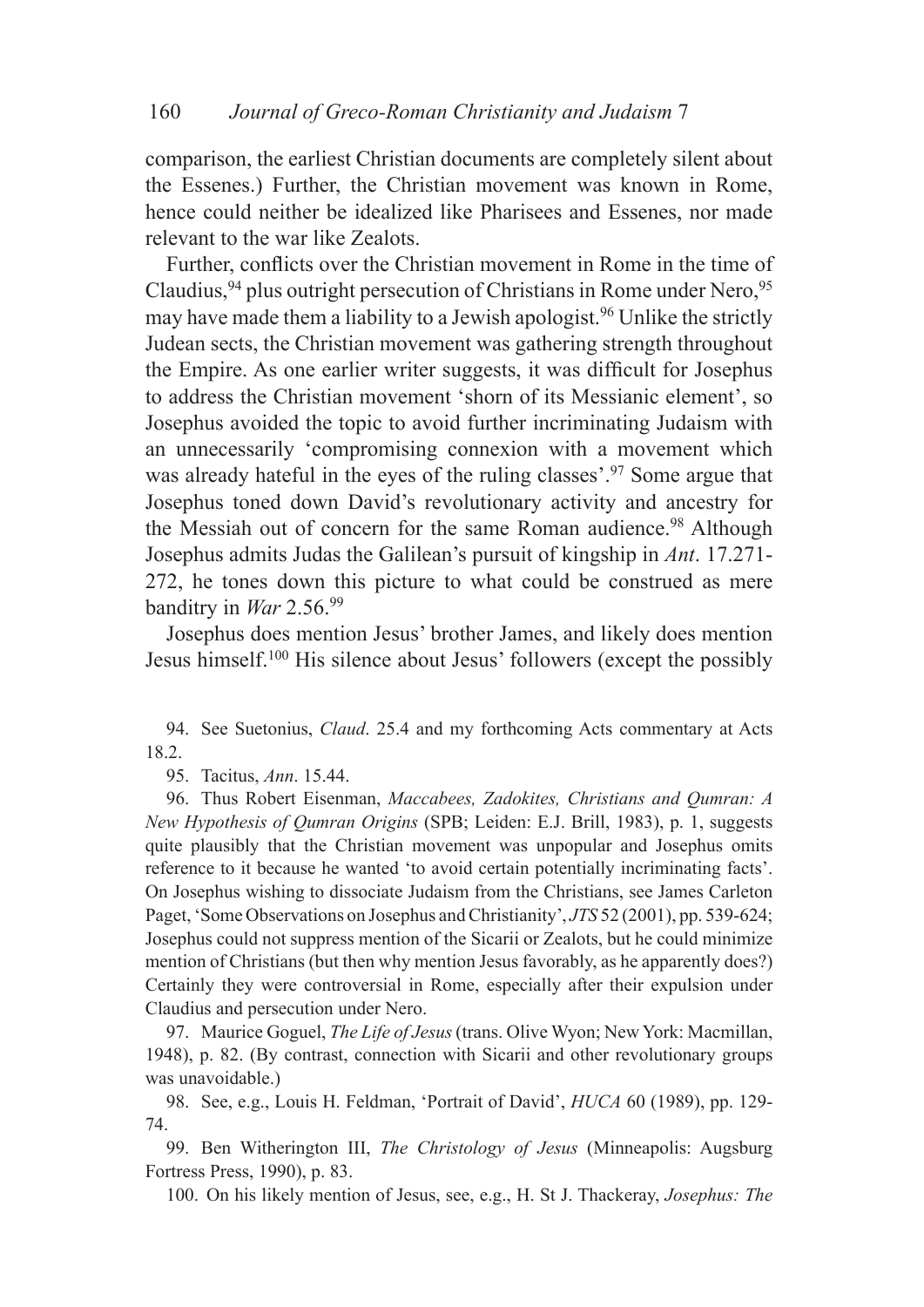authentic 'tribe of Christians' in *Ant*. 18.64 (this is not typical Christian language) cannot be explained by ignorance, since he would have to know the significance attached to Jesus' followers in the Diaspora (especially the events in Rome just noted).101 He portrays neither Jesus nor John as

*Man and the Historian* (New York: KTAV, 1967), p. 125; Geza Vermes, *Jesus the Jew: A Historian's Reading of the Gospels* (Philadelphia: Fortress Press, 1973), p. 79; André-Marie Dubarle, 'Le témoignage de Josèphe sur Jésus d'après la tradition indirecte', *RB* 80 (1973), pp. 481-513; Joseph Klausner, *Jesus: His Life, Times, and Teaching* (trans. Herbert Danby; New York: Menorah, 1979), pp. 55-57; James H. Charlesworth, *Jesus within Judaism: New Light from Exciting Archaeological Discoveries* (ABRL; New York: Doubleday, 1988), pp. 90-98; *idem*, 'Jesus, Early Jewish Literature, and Archaeology', in James H. Charlesworth (ed.), *Jesus' Jewishness: Exploring the Place of Jesus within Early Judaism* (New York: American Interfaith Institute, Crossroad, 1991), pp. 177-98 (189-92); John P. Meier, 'Jesus in Josephus: A Modest Proposal', *CBQ* 52 (1990), pp. 76-103; *idem*, 'The Testimonium: Evidence for Jesus outside the Bible', *Biblical Review* 7 (1991), pp. 20-25, 45; E.P. Sanders, *The Historical Figure of Jesus* (New York: Allen Lane, Penguin, 1993), p. 50; Alice Whealey, 'Josephus on Jesus: Evidence from the First Millennium', *TZ* 51 (1995), pp. 285-304; *idem*, 'The Testimonium Flavianum in Syriac and Arabic', *NTS* 54 (2008), pp. 573-90; P.A. Gramaglia, 'Il *Testamonium Flavianum*. Analisi linguistica', *Henoch* 20 (1998), pp. 153-77; Gerd Theissen and Annette Merz, *The Historical Jesus: A Comprehensive Guide* (trans. John Bowden; Minneapolis: Fortress Press, 1998), pp. 64-74; Bart D. Ehrman, *Jesus: Apocalyptic Prophet of the New Millennium* (Oxford: Oxford University Press, 1999), pp. 59-62; Robert E. van Voorst, *Jesus outside the New Testament: An Introduction to the Ancient Evidence* (Grand Rapids: Eerdmans, 2000), pp. 81-104; Paget, 'Observations'; A.E. Martínez, 'Reevaluación crítica del 'testimonio' de Flavio Josefo acerca de Jesús', *Apuntes* 25 (2005), pp. 84-118; Casey Elledge, 'Critiquing Sources for Jesus: Josephus, Tacitus, and Suetonius' (paper presented on April 20, 2007, at the Second Princeton-Prague Symposium on Jesus: Methodological Approaches to the Historical Jesus); Paul Rhodes Eddy and Gregory A. Boyd, *The Jesus Legend: A Case for the Historical Reliability of the Synoptic Jesus Tradition* (Grand Rapids: Baker Academic, 2007), pp. 190-98; David Flusser with R. Steven Notley, *The Sage from Galilee: Rediscovering Jesus' Genius* (Grand Rapids: Eerdmans, 2007), p. 12; C. Niemand, 'Das Testimonium Flavianum. Befunde, Diskussionsstand, Perspektiven', *Protokolle zur Bibel* 17 (2008), pp. 45-71. The Arabic version tends to confirm the thesis of a redacted original (e.g. Charlesworth, *Jesus within Judaism*, 95-96; *idem*, 'Jesus, Literature, and Archaeology', pp. 191-92). Less plausibly, a few have tried to defend the passage as authentic without interpolations (see Jakob van Bruggen, *Christ on Earth: The Gospel Narratives as History* [trans. Nancy Forest-Flier; Grand Rapids: Baker, 1998], pp. 30-37).

101. Presumably he also recognizes Jesus' significance partly because a movement grew up around him, but this argument is weakened by his parallel attention to John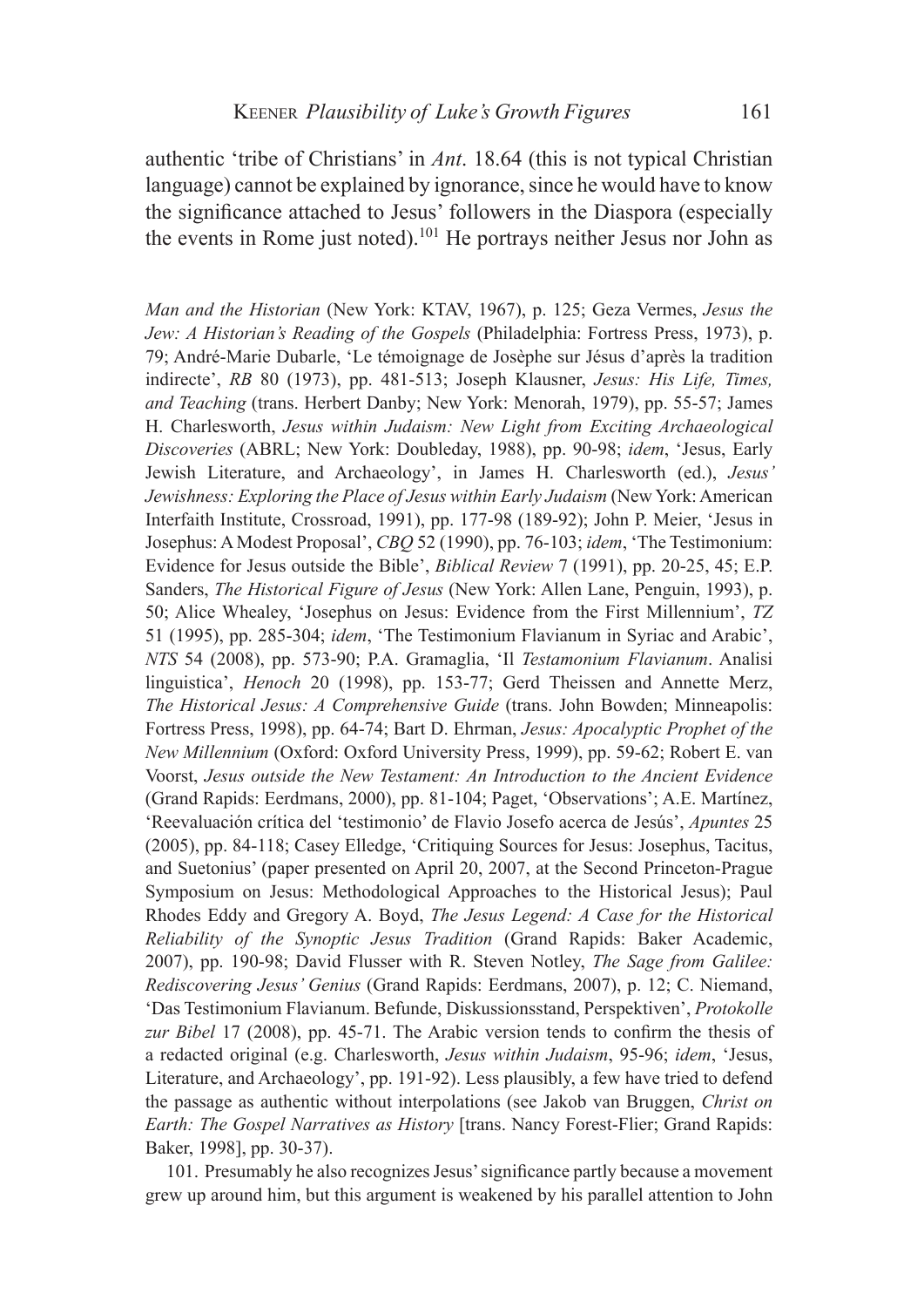a revolutionary, in contrast to many popular leaders of whom he writes. However we explain Josephus's silence, he paid less attention to the Jesus movement than we would expect, whatever their numbers were. Of course, either Luke or the Jerusalem church's elders would also have reason to inflate the Nazarenes' statistics as much as the other groups had reason to inflate theirs (and perhaps more so, because their strength lay particularly in their populist support). But we do not need to suppose that exaggerations changed orders of magnitude, and we cannot argue against their estimates based on Josephus's silence.

Historically, Luke's view of the Jerusalem church is probably fairly accurate—certainly praising the Jerusalem church (mixed with suspicion of Paul) is not a later Greek Christian construct! Luke is clearly partial to Paul, but James, whom he (or his source) would have met at least on this occasion (21.18), obviously made a favorable impression on him, and he seems to trust James' motives even while writing in retrospect.<sup>102</sup> Given the likelihood that Luke was Paul's traveling companion (or at least depended on one), his positive view toward the Jerusalem church is telling; whereas tensions existed (as Luke himself recognizes, especially in 21.21), the old Tübingen approach is excessive. Luke probably praised the Jerusalem church because he found something worthy of praise, just as he also seems concerned about some problems in that church (as again in 21.21).

## *Conclusion*

Such observations do not constitute proof that Luke's report is accurate, but they do challenge the grounds on which many commentators tend to dismiss them. Of course, it is unlikely in the revival atmosphere described in Acts 2 that the apostles and their colleagues made an exact count of baptisms; numbers rounded to the thousands belong to the sphere of estimates, and Luke's sources are more likely to have estimated high than low. But if we accept the description in the narrative that follows Luke's first estimate (2.42-47), the earliest Christians seem to have had a sense of their enormous numbers, suggesting that the estimate is not only realistic but in the general range. The subsequent growth of the church (indicated in 21.20) matches statistics from revival settings today.

<sup>(</sup>whose movement does not seem to have attained such magnitude).

<sup>102.</sup> For my argument supporting Luke as the eyewitness of the 'we' narratives, see my forthcoming Acts commentary at Acts 16.10.